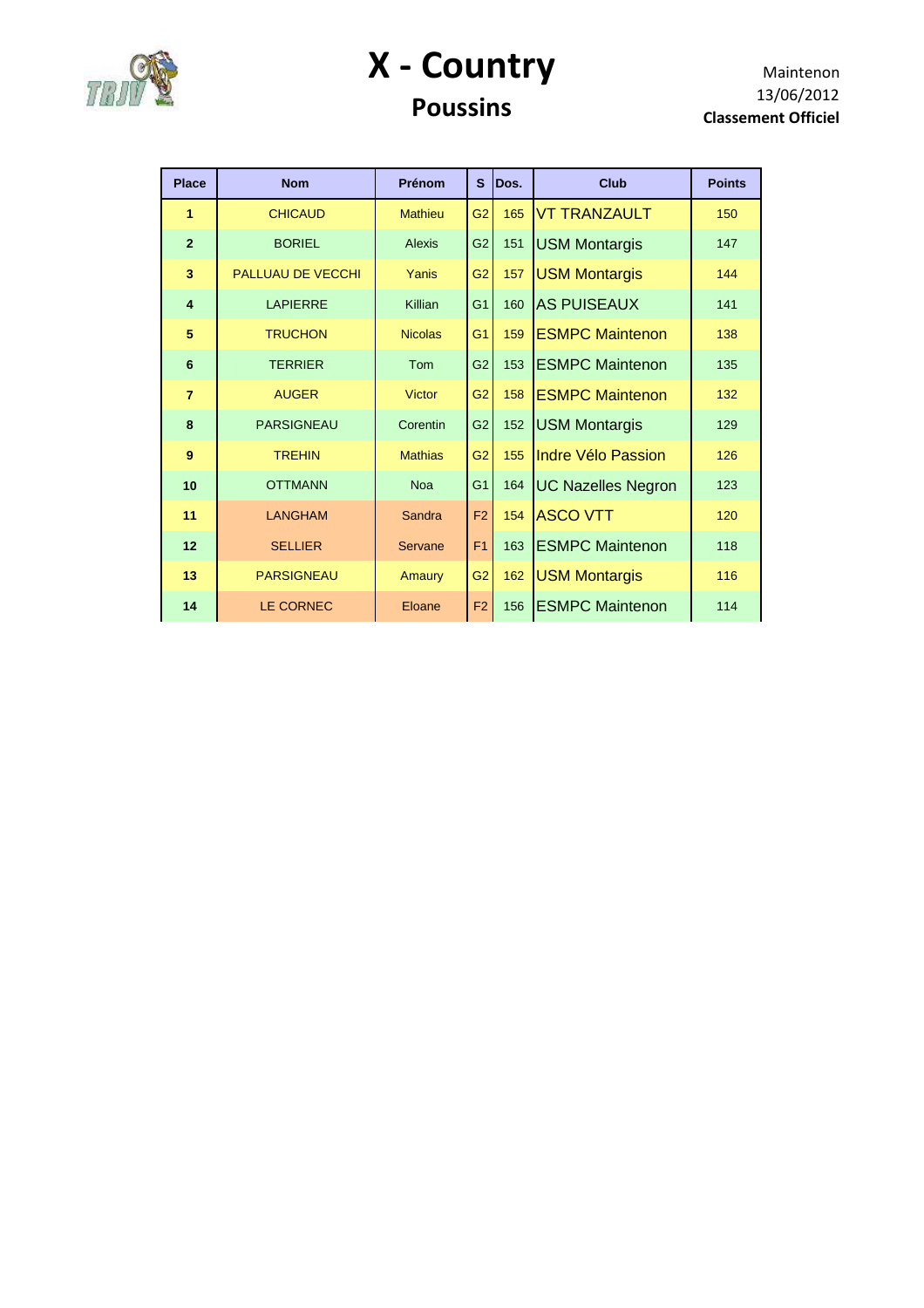

#### **Descente Poussins**

| <b>Place</b>            | <b>Nom</b>        | Prénom         | <b>S</b>       | Dos. | <b>Club</b>               | Temps1      | Temps2      | <b>Points</b> |
|-------------------------|-------------------|----------------|----------------|------|---------------------------|-------------|-------------|---------------|
| 1                       | <b>CHICAUD</b>    | <b>Mathieu</b> | G <sub>2</sub> | 165  | <b>VT TRANZAULT</b>       | 00:00:43,47 | 00:01:24,94 | 150           |
| $\overline{2}$          | PALLUAU DE VECCHI | Yanis          | G <sub>2</sub> | 157  | <b>USM Montargis</b>      | 00:00:52,65 | 00:00:50,16 | 147           |
| 3                       | <b>AUGER</b>      | <b>Victor</b>  | G <sub>2</sub> | 158  | <b>ESMPC Maintenon</b>    | 00:00:50.97 | 00:00:53,15 | 144           |
| $\overline{\mathbf{4}}$ | <b>BORIEL</b>     | <b>Alexis</b>  | G <sub>2</sub> | 151  | <b>USM Montargis</b>      | 00:00:55,80 | 04:13:00,00 | 141           |
| 5                       | <b>TRUCHON</b>    | <b>Nicolas</b> | G <sub>1</sub> | 159  | <b>ESMPC Maintenon</b>    | 00:01:04.66 | 00:00:57,16 | 138           |
| 6                       | <b>LAPIERRE</b>   | Killian        | G <sub>1</sub> | 160  | <b>AS PUISEAUX</b>        | 00:01:20,85 | 00:01:03,50 | 135           |
| $\overline{7}$          | <b>SELLIER</b>    | Servane        | F <sub>1</sub> | 163  | <b>ESMPC Maintenon</b>    | 00:01:08.82 | 00:01:17,40 | 132           |
| 8                       | <b>PARSIGNEAU</b> | Corentin       | G <sub>2</sub> | 152  | <b>USM Montargis</b>      | 00:01:12,84 | 01:08:35,00 | 129           |
| 9                       | <b>LANGHAM</b>    | Sandra         | F <sub>2</sub> | 154  | <b>ASCO VTT</b>           | 00:01:18.78 | 00:01:18,44 | 126           |
| 10                      | <b>OTTMANN</b>    | <b>Noa</b>     | G <sub>1</sub> | 164  | <b>UC Nazelles Negron</b> | 00:01:23,19 | 00:01:24,40 | 123           |
| 11                      | <b>TERRIER</b>    | <b>Tom</b>     | G <sub>2</sub> | 153  | <b>ESMPC Maintenon</b>    | 00:01:33,00 | 00:01:28,16 | 120           |
| 12                      | <b>LE CORNEC</b>  | Eloane         | F <sub>2</sub> | 156  | <b>ESMPC Maintenon</b>    | 00:02:50.34 | 00:01:34,00 | 118           |
| 13                      | <b>TREHIN</b>     | <b>Mathias</b> | G <sub>2</sub> | 155  | Indre Vélo Passion        | 00:02:17,72 | 00:01:35,40 | 116           |
| 14                      | <b>PARSIGNEAU</b> | Amaury         | G <sub>2</sub> | 162  | <b>USM Montargis</b>      | 00:01:36.93 | 00:01:39.35 | 114           |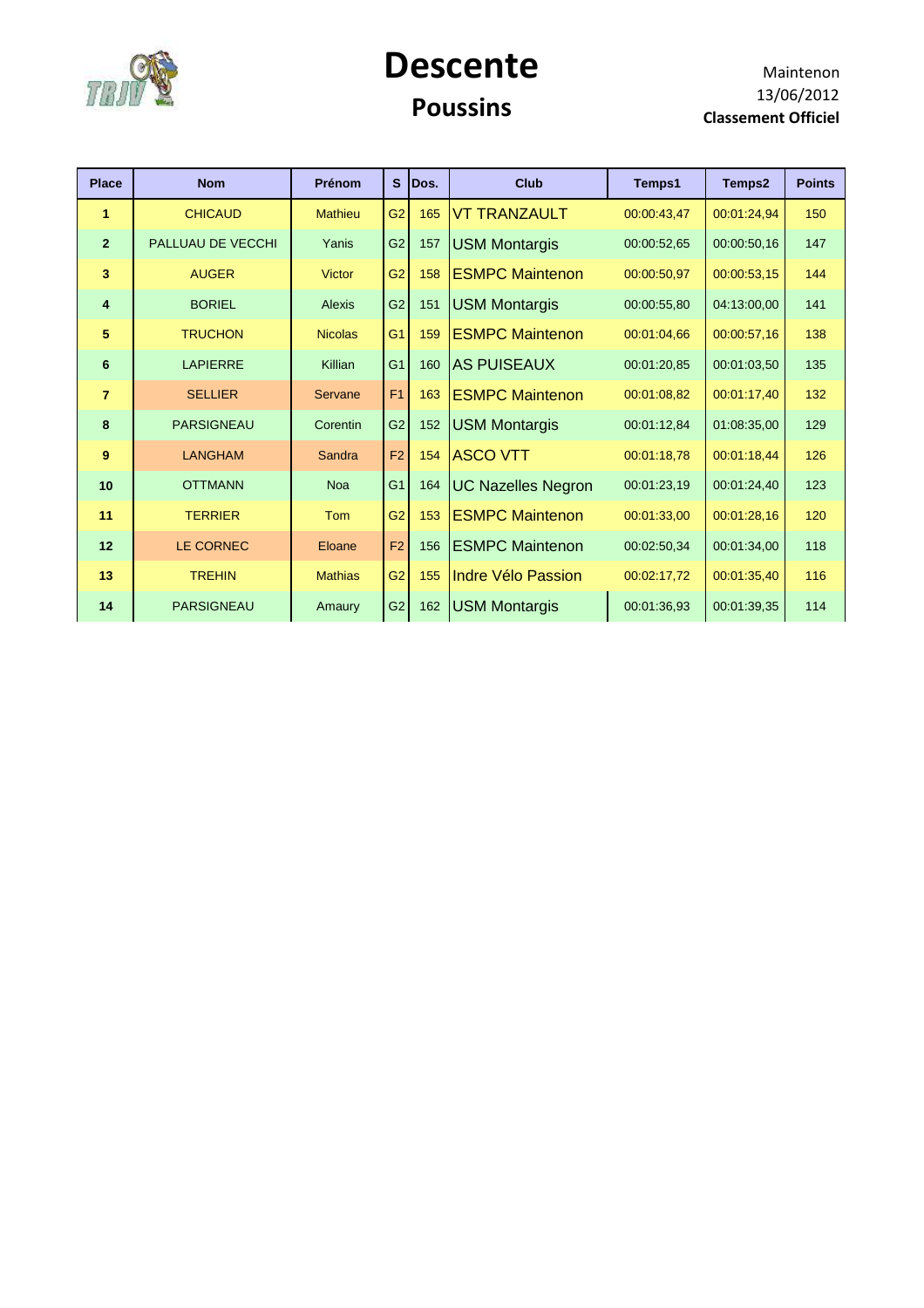

#### **Général Poussins**

| Class.         | <b>Nom</b>        | Prénom         | $\mathbf{s}$   | Dos. | <b>Club</b>               | <b>XC</b> | <b>Place</b>   | <b>DH</b> | <b>Place</b>   | <b>Total</b> |
|----------------|-------------------|----------------|----------------|------|---------------------------|-----------|----------------|-----------|----------------|--------------|
| $\mathbf{1}$   | <b>CHICAUD</b>    | <b>Mathieu</b> | G <sub>2</sub> | 165  | <b>VT TRANZAULT</b>       | 150       | $\overline{1}$ | 150       | $\mathbf{1}$   | 300          |
| 2 <sup>2</sup> | PALLUAU DE VECCHI | Yanis          | G <sub>2</sub> | 157  | <b>USM Montargis</b>      | 144       | 3              | 147       | $\overline{2}$ | 291          |
| 3              | <b>BORIEL</b>     | <b>Alexis</b>  | G2             | 151  | <b>USM Montargis</b>      | 147       | $\overline{2}$ | 141       | $\overline{4}$ | 288          |
| $\overline{4}$ | <b>AUGER</b>      | Victor         | G <sub>2</sub> | 158  | <b>ESMPC Maintenon</b>    | 132       | $\overline{7}$ | 144       | 3              | 276          |
| 5              | <b>LAPIERRE</b>   | Killian        | G <sub>1</sub> | 160  | <b>AS PUISEAUX</b>        | 141       | $\overline{4}$ | 135       | 6              | 276          |
| 6              | <b>TRUCHON</b>    | <b>Nicolas</b> | G <sub>1</sub> | 159  | <b>ESMPC Maintenon</b>    | 138       | 5 <sup>5</sup> | 138       | 5              | 276          |
| $\overline{7}$ | <b>PARSIGNEAU</b> | Corentin       | G <sub>2</sub> | 152  | <b>USM Montargis</b>      | 129       | 8              | 129       | 8              | 258          |
| 8              | <b>TERRIER</b>    | Tom            | G <sub>2</sub> | 153  | <b>ESMPC Maintenon</b>    | 135       | 6              | 120       | 11             | 255          |
| 9              | <b>SELLIER</b>    | Servane        | F <sub>1</sub> | 163  | <b>ESMPC Maintenon</b>    | 118       | 12             | 132       | $\overline{7}$ | 250          |
| 10             | <b>LANGHAM</b>    | Sandra         | F <sub>2</sub> | 154  | <b>ASCO VTT</b>           | 120       | 11             | 126       | 9              | 246          |
| 11             | <b>OTTMANN</b>    | <b>Noa</b>     | G <sub>1</sub> | 164  | <b>UC Nazelles Negron</b> | 123       | 10             | 123       | 10             | 246          |
| 12             | <b>TREHIN</b>     | <b>Mathias</b> | G2             | 155  | Indre Vélo Passion        | 126       | 9              | 116       | 13             | 242          |
| 13             | <b>LE CORNEC</b>  | Eloane         | F <sub>2</sub> | 156  | <b>ESMPC Maintenon</b>    | 114       | 14             | 118       | 12             | 232          |
| 14             | <b>PARSIGNEAU</b> | Amaury         | G2             | 162  | <b>USM Montargis</b>      | 116       | 13             | 114       | 14             | 230          |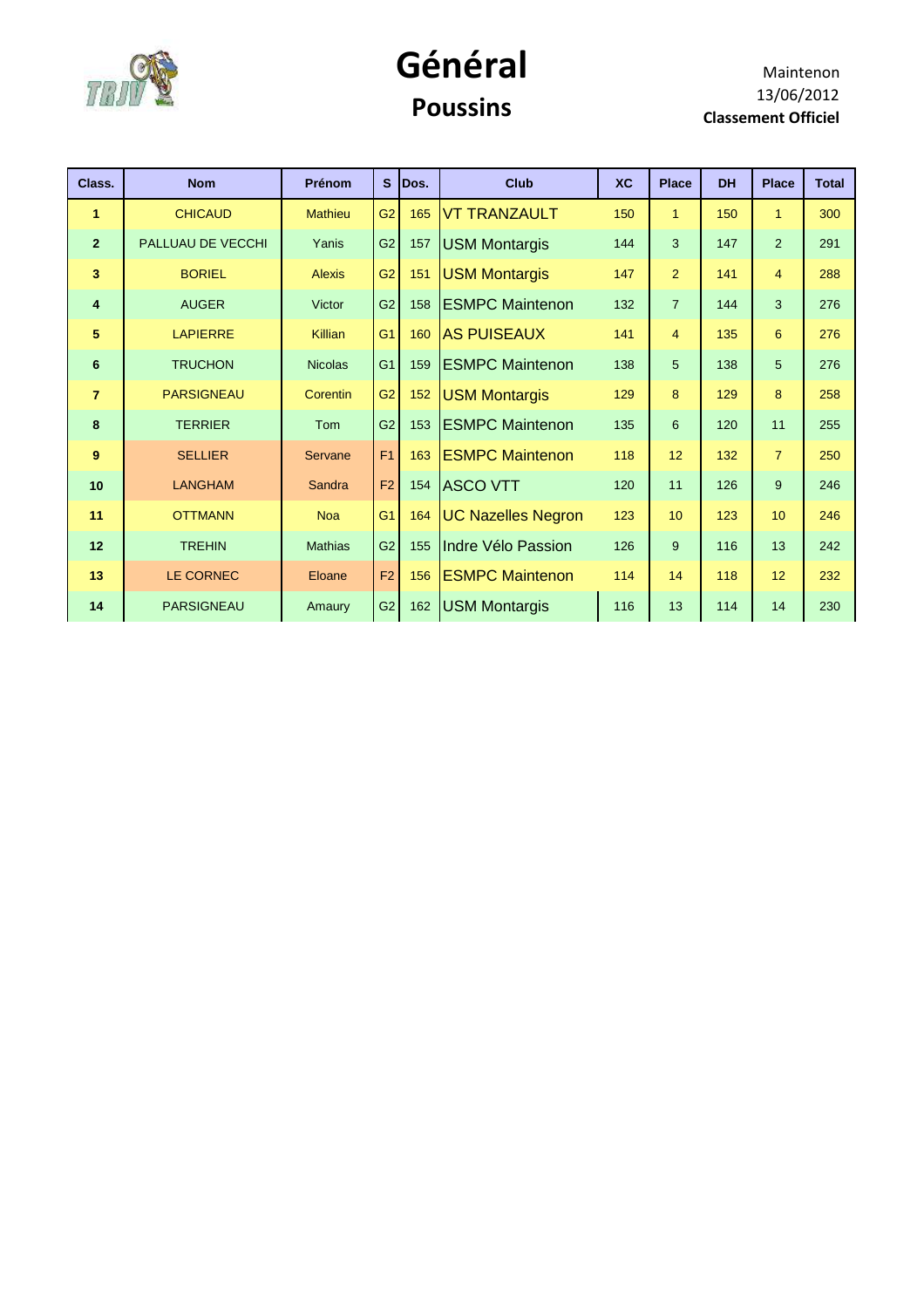

## **X - Country Pupilles**

| <b>Place</b>   | <b>Nom</b>         | Prénom          | S              | Dos. | <b>Club</b>                | <b>Points</b> |
|----------------|--------------------|-----------------|----------------|------|----------------------------|---------------|
| 1              | <b>ARCHAMBAULT</b> | <b>Maxence</b>  | G <sub>2</sub> | 126  | <b>ASCO VTT</b>            | 150           |
| $\overline{2}$ | <b>PERRIOT</b>     | <b>Nathys</b>   | G <sub>2</sub> | 127  | AL La Chapelle Saint Ursin | 147           |
| 3              | <b>LABREUIL</b>    | Hugo            | G <sub>2</sub> | 129  | <b>ESMPC Maintenon</b>     | 144           |
| 4              | <b>PEGUY</b>       | Valentin        | G <sub>1</sub> | 128  | <b>USM Montargis</b>       | 141           |
| 5              | LE LOUREC          | <b>Jules</b>    | G <sub>2</sub> | 132  | <b>ESMPC Maintenon</b>     | 138           |
| $6\phantom{1}$ | <b>LANGHAM</b>     | Florent         | G <sub>1</sub> | 135  | <b>ASCO VTT</b>            | 135           |
| $\overline{7}$ | <b>MERABET</b>     | <b>Maxime</b>   | G1             | 133  | <b>ASCO VTT</b>            | 132           |
| 8              | <b>GAPINNI</b>     | Killian         | G <sub>1</sub> | 139  | <b>VS Cacien</b>           | 129           |
| 9              | <b>OTTMANN</b>     | Théo            | G <sub>2</sub> | 147  | <b>UC Nazelle Negron</b>   | 126           |
| 10             | <b>VAZEILLE</b>    | Amelie          | F <sub>2</sub> | 143  | AL La Chapelle Saint Ursin | 123           |
| 11             | <b>TERRIER</b>     | Alex            | G <sub>1</sub> | 131  | <b>ESMPC Maintenon</b>     | 120           |
| 12             | <b>GOT</b>         | Guislain        | G <sub>2</sub> | 130  | <b>USM Montargis</b>       | 118           |
| 13             | <b>ULRICH</b>      | <b>Stann</b>    | G <sub>1</sub> | 140  | <b>ESMPC Maintenon</b>     | 116           |
| 14             | QUERE              | <b>Steven</b>   | G <sub>2</sub> | 146  | <b>ASCO VTT</b>            | 114           |
| 15             | <b>JUVIN</b>       | Axel            | G <sub>1</sub> | 136  | <b>ESMPC Maintenon</b>     | 112           |
| 16             | <b>DUPAS</b>       | Loick           | G <sub>1</sub> | 142  | <b>AS PUISEAUX</b>         | 110           |
| 17             | <b>LE CORNEC</b>   | <b>Emeline</b>  | F <sub>2</sub> | 138  | <b>ESMPC Maintenon</b>     | 108           |
| 18             | <b>MARTIN</b>      | Amandine        | F <sub>2</sub> | 141  | <b>USM Montargis</b>       | 106           |
| 19             | <b>DA CRUZ</b>     | Lucile          | F <sub>1</sub> | 134  | <b>AS Fondettes VTT</b>    | 104           |
| 20             | <b>BARRIER</b>     | Louis           | G <sub>1</sub> | 144  | <b>ESMPC Maintenon</b>     | 102           |
| 21             | <b>ALLARD</b>      | <b>Baptiste</b> | G1             | 137  | <b>USM Montargis</b>       | 100           |
| 22             | <b>SAUVALLE</b>    | Cédric          | G <sub>1</sub> | 145  | <b>ESMPC Maintenon</b>     | 98            |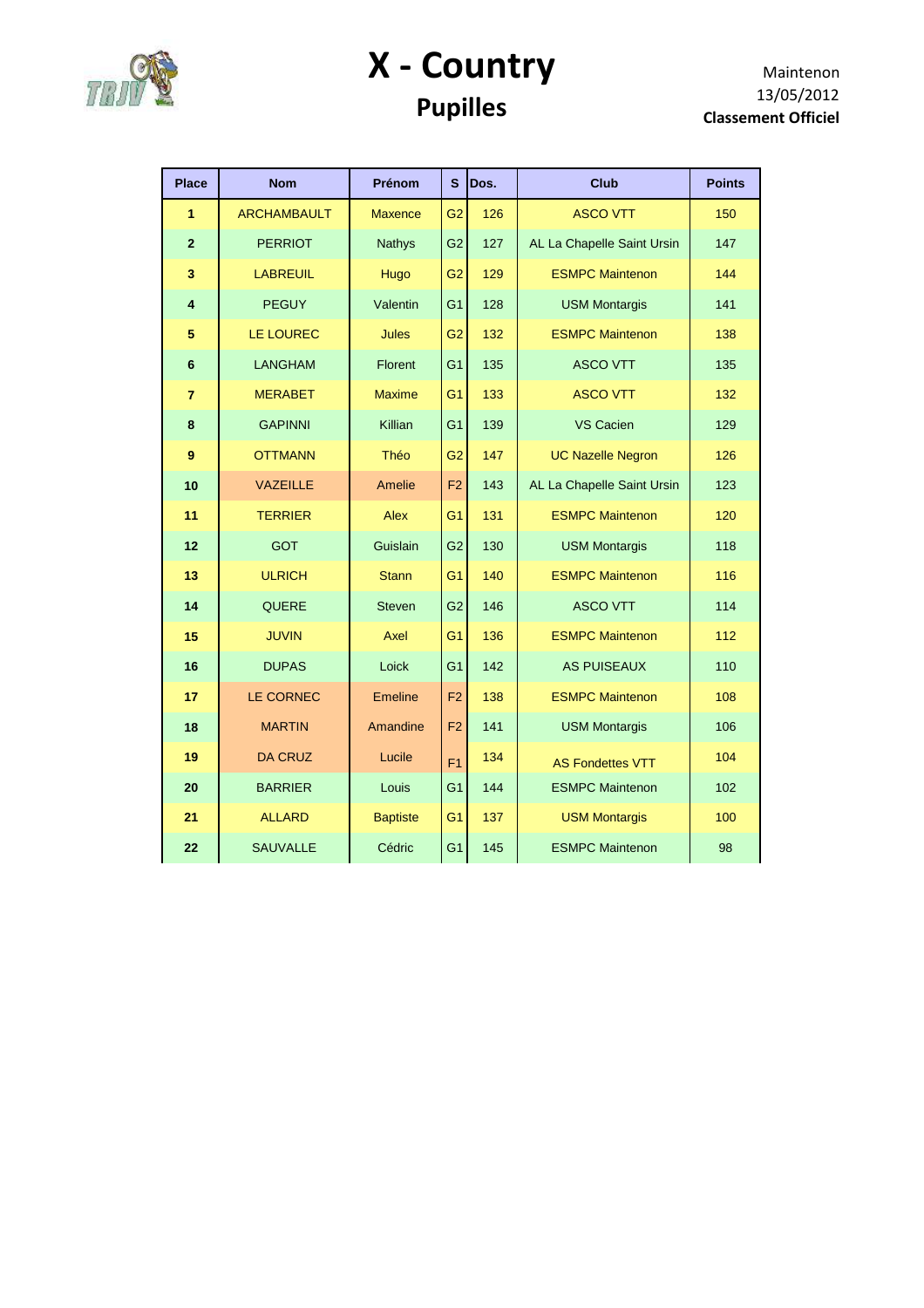

### **Descente Pupilles**

| <b>Place</b>   | <b>Nom</b>         | Prénom          | S              | Dos. | <b>Club</b>                | <b>Temps1</b> | Temps2      | <b>Points</b> |
|----------------|--------------------|-----------------|----------------|------|----------------------------|---------------|-------------|---------------|
| $\mathbf{1}$   | <b>ARCHAMBAULT</b> | <b>Maxence</b>  | G <sub>2</sub> | 126  | <b>ASCO VTT</b>            | 00:00:43,69   | 00:00:42,31 | 150           |
| $\mathbf{2}$   | <b>LABREUIL</b>    | Hugo            | G <sub>2</sub> | 129  | <b>ESMPC Maintenon</b>     | 00:00:43,69   | 00:00:42,44 | 147           |
| 3              | <b>PERRIOT</b>     | <b>Nathys</b>   | G <sub>2</sub> | 127  | AL La Chapelle Saint Ursin | 00:00:46,37   | 00:00:45,43 | 144           |
| 4              | <b>ULRICH</b>      | <b>Stann</b>    | G <sub>1</sub> | 140  | <b>ESMPC Maintenon</b>     | 00:00:47,47   | 00:00:47,13 | 141           |
| 5              | LE LOUREC          | Jules           | G <sub>2</sub> | 132  | <b>ESMPC Maintenon</b>     | 00:00:49,91   | 00:00:47,78 | 138           |
| 6              | <b>TERRIER</b>     | Alex            | G <sub>1</sub> | 131  | <b>ESMPC Maintenon</b>     | 00:00:50,81   | 00:00:49,38 | 135           |
| $\overline{7}$ | <b>GOT</b>         | Guislain        | G <sub>2</sub> | 130  | <b>USM Montargis</b>       | 00:00:59,97   | 00:00:53,09 | 132           |
| 8              | <b>GAPINNI</b>     | Killian         | G <sub>1</sub> | 139  | VS Cacien                  | 00:00:58,22   | 00:00:53,21 | 129           |
| 9              | <b>OTTMANN</b>     | Théo            | G <sub>2</sub> | 147  | <b>UC Nazelle Negron</b>   | 00:00:53,88   | 00:00:53,53 | 126           |
| 10             | <b>PEGUY</b>       | Valentin        | G <sub>1</sub> | 128  | <b>USM Montargis</b>       | 00:00:58,67   | 00:00:53,63 | 123           |
| 11             | <b>JUVIN</b>       | Axel            | G <sub>1</sub> | 136  | <b>ESMPC Maintenon</b>     | 00:00:56,44   | 00:00:57,75 | 120           |
| $12$           | <b>VAZEILLE</b>    | Amelie          | F <sub>2</sub> | 143  | AL La Chapelle Saint Ursin | 00:00:59,15   | 00:00:56,97 | 118           |
| 13             | <b>MARTIN</b>      | Amandine        | F <sub>2</sub> | 141  | <b>USM Montargis</b>       | 00:01:04,81   | 00:00:57,03 | 116           |
| 14             | QUERE              | <b>Steven</b>   | G <sub>2</sub> | 146  | <b>ASCO VTT</b>            | 00:00:57,84   | 00:01:01,66 | 114           |
| 15             | <b>DA CRUZ</b>     | Lucile          | F <sub>1</sub> | 134  | <b>AS Fondettes VTT</b>    | 00:01:08,25   | 00:00:59,35 | 112           |
| 16             | <b>MERABET</b>     | <b>Maxime</b>   | G <sub>1</sub> | 133  | <b>ASCO VTT</b>            | 00:01:03,18   | 00:01:00.68 | 110           |
| 17             | <b>LANGHAM</b>     | <b>Florent</b>  | G <sub>1</sub> | 135  | <b>ASCO VTT</b>            | 00:01:09,40   | 00:01:01,00 | 108           |
| 18             | <b>DUPAS</b>       | Loick           | G <sub>1</sub> | 142  | <b>AS PUISEAUX</b>         | 00:01:05.00   | 00:01:02.31 | 106           |
| 19             | LE CORNEC          | Emeline         | F <sub>2</sub> | 138  | <b>ESMPC Maintenon</b>     | 00:01:06,62   | 00:01:06,91 | 104           |
| 20             | <b>ALLARD</b>      | <b>Baptiste</b> | G <sub>1</sub> | 137  | <b>USM Montargis</b>       | 00:01:30,31   | 00:01:08.60 | 102           |
| 21             | <b>SAUVALLE</b>    | Cédric          | G <sub>1</sub> | 145  | <b>ESMPC Maintenon</b>     | 00:01:15.66   | 00:01:10.88 | 100           |
| 22             | <b>BARRIER</b>     | Louis           | G <sub>1</sub> | 144  | <b>ESMPC Maintenon</b>     | 00:01:14,66   | 00:01:37,63 | 98            |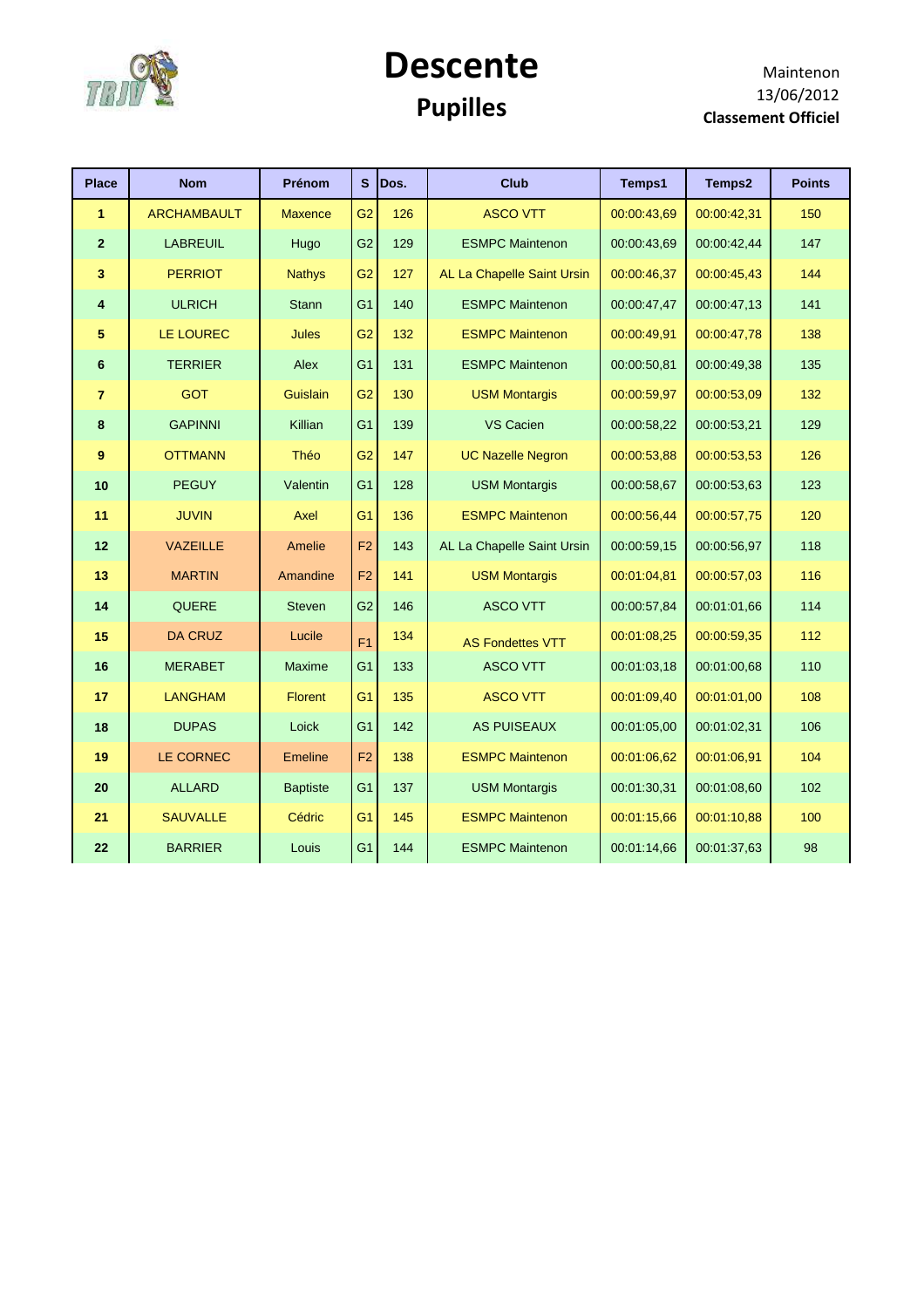

## **Général Pupilles**

| Class.          | <b>Nom</b>         | Prénom          |                | S Dos. | <b>Club</b>                | <b>XC</b> | <b>Place</b>     | <b>DH</b> | <b>Place</b>    | <b>Total</b> |
|-----------------|--------------------|-----------------|----------------|--------|----------------------------|-----------|------------------|-----------|-----------------|--------------|
| 1               | <b>ARCHAMBAULT</b> | <b>Maxence</b>  | G <sub>2</sub> | 126    | <b>ASCO VTT</b>            | 150       | 1                | 150       | $\mathbf{1}$    | 300          |
| $\overline{2}$  | <b>PERRIOT</b>     | <b>Nathys</b>   | G <sub>2</sub> | 127    | AL La Chapelle Saint Ursin | 147       | $\overline{2}$   | 144       | 3               | 291          |
| 3               | <b>LABREUIL</b>    | Hugo            | G <sub>2</sub> | 129    | <b>ESMPC Maintenon</b>     | 144       | 3                | 147       | $\overline{2}$  | 291          |
| 4               | LE LOUREC          | Jules           | G <sub>2</sub> | 132    | <b>ESMPC Maintenon</b>     | 138       | 5                | 138       | 5               | 276          |
| 5               | <b>PEGUY</b>       | Valentin        | G <sub>1</sub> | 128    | <b>USM Montargis</b>       | 141       | 4                | 123       | 10              | 264          |
| $6\phantom{1}6$ | <b>GAPINNI</b>     | Killian         | G <sub>1</sub> | 139    | VS Cacien                  | 129       | 8                | 129       | 8               | 258          |
| $\overline{7}$  | <b>ULRICH</b>      | <b>Stann</b>    | G <sub>1</sub> | 140    | <b>ESMPC Maintenon</b>     | 116       | 13               | 141       | $\overline{4}$  | 257          |
| 8               | <b>TERRIER</b>     | Alex            | G <sub>1</sub> | 131    | <b>ESMPC Maintenon</b>     | 120       | 11               | 135       | $6\phantom{1}6$ | 255          |
| 9               | <b>OTTMANN</b>     | Théo            | G <sub>2</sub> | 147    | <b>UC Nazelle Negron</b>   | 126       | 9                | 126       | 9               | 252          |
| 10              | <b>GOT</b>         | Guislain        | G <sub>2</sub> | 130    | <b>USM Montargis</b>       | 118       | 12               | 132       | $\overline{7}$  | 250          |
| 11              | <b>LANGHAM</b>     | Florent         | G <sub>1</sub> | 135    | <b>ASCO VTT</b>            | 135       | $\boldsymbol{6}$ | 108       | 17              | 243          |
| 12              | <b>MERABET</b>     | Maxime          | G <sub>1</sub> | 133    | <b>ASCO VTT</b>            | 132       | $\overline{7}$   | 110       | 16              | 242          |
| 13              | <b>VAZEILLE</b>    | Amelie          | F <sub>2</sub> | 143    | AL La Chapelle Saint Ursin | 123       | 10               | 118       | 12              | 241          |
| 14              | <b>JUVIN</b>       | Axel            | G <sub>1</sub> | 136    | <b>ESMPC Maintenon</b>     | 112       | 15               | 120       | 11              | 232          |
| 15              | QUERE              | <b>Steven</b>   | G <sub>2</sub> | 146    | <b>ASCO VTT</b>            | 114       | 14               | 114       | 14              | 228          |
| 16              | <b>MARTIN</b>      | Amandine        | F2             | 141    | <b>USM Montargis</b>       | 106       | 18               | 116       | 13              | 222          |
| 17              | <b>DA CRUZ</b>     | Lucile          | F <sub>1</sub> | 134    | <b>AS Fondettes VTT</b>    | 104       | 19               | 112       | 15              | 216          |
| 18              | <b>DUPAS</b>       | Loick           | G <sub>1</sub> | 142    | <b>AS PUISEAUX</b>         | 110       | 16               | 106       | 18              | 216          |
| 19              | LE CORNEC          | <b>Emeline</b>  | F <sub>2</sub> | 138    | <b>ESMPC Maintenon</b>     | 108       | 17               | 104       | 19              | 212          |
| 20              | <b>ALLARD</b>      | <b>Baptiste</b> | G <sub>1</sub> | 137    | <b>USM Montargis</b>       | 100       | 21               | 102       | 20              | 202          |
| 21              | <b>BARRIER</b>     | Louis           | G <sub>1</sub> | 144    | <b>ESMPC Maintenon</b>     | 102       | 20               | 98        | 22              | 200          |
| 22              | <b>SAUVALLE</b>    | Cédric          | G <sub>1</sub> | 145    | <b>ESMPC Maintenon</b>     | 98        | 22               | 100       | 21              | 198          |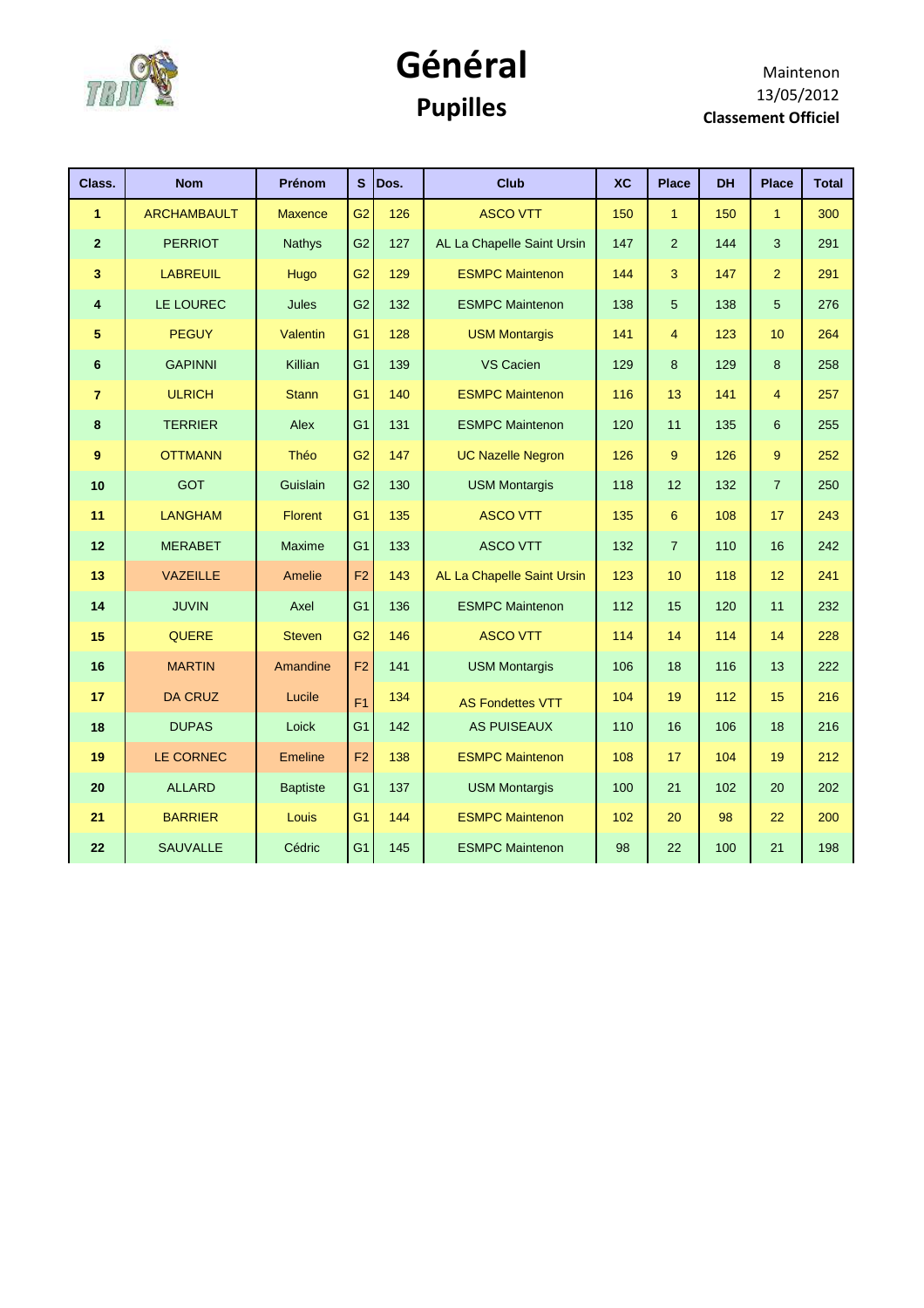

## **X - Country Benjamins**

| <b>Place</b>            | <b>Nom</b>          | <b>Prénom</b>  | S              | Dos.             | <b>Club</b>                  | <b>Points</b> |
|-------------------------|---------------------|----------------|----------------|------------------|------------------------------|---------------|
| 1                       | <b>JUMEAUX</b>      | Louis          | G <sub>2</sub> | 26               | <b>VC SULPICIEN 77</b>       | 150           |
| $\overline{2}$          | <b>CHOLON</b>       | Ugo            | G <sub>1</sub> | $\mathbf{3}$     | <b>VT TRANZAULT</b>          | 147           |
| $\overline{\mathbf{3}}$ | <b>MERABET</b>      | Morgan         | G <sub>2</sub> | $\mathbf{1}$     | <b>ASCO VTT</b>              | 144           |
| 4                       | <b>VIVET</b>        | Benjamin       | G <sub>2</sub> | $\overline{7}$   | <b>ASCO VTT</b>              | 141           |
| 5                       | <b>FAISY</b>        | Antoine        | G <sub>2</sub> | 8                | <b>USM Montargis</b>         | 138           |
| $\bf 6$                 | <b>CROIZET</b>      | Sébastien      | G <sub>1</sub> | $6\phantom{1}$   | <b>ESMPC Maintenon</b>       | 135           |
| $\overline{7}$          | <b>LASNE</b>        | Sara           | F <sub>1</sub> | 2                | <b>USM Montargis</b>         | 132           |
| 8                       | <b>DELLACHERIE</b>  | Jules          | G <sub>1</sub> | 22               | <b>ASCO VTT</b>              | 129           |
| 9                       | <b>REDON</b>        | <b>Titouan</b> | G <sub>2</sub> | 12 <sup>2</sup>  | <b>AS Fondettes VTT</b>      | 126           |
| 10                      | <b>BLAISE</b>       | Julien         | G <sub>2</sub> | 15               | <b>AS PUISEAUX</b>           | 123           |
| 11                      | <b>UZON</b>         | Aurélien       | G <sub>1</sub> | 17               | <b>Free Bike Dampierrois</b> | 120           |
| 12                      | <b>DA CRUZ</b>      | Vivien         | G <sub>2</sub> | 14               | <b>AS Fondettes VTT</b>      | 118           |
| 13                      | <b>THUILAND</b>     | Aurélien       | G <sub>2</sub> | 28               | <b>USM Montargis</b>         | 116           |
| 14                      | <b>CHICAUD</b>      | Manon          | F1             | 29               | <b>VT TRANZAULT</b>          | 114           |
| 15                      | <b>MATTER</b>       | Raphaël        | G <sub>1</sub> | 10               | <b>ESMPC Maintenon</b>       | 112           |
| 16                      | <b>SANSON</b>       | Illyana        | F <sub>1</sub> | $\boldsymbol{9}$ | <b>ASCO VTT</b>              | 110           |
| 17                      | <b>TREHIN</b>       | Margot         | F <sub>2</sub> | 11               | <b>Indre Vélo Passion</b>    | 108           |
| 18                      | <b>AUGER</b>        | Clément        | G <sub>2</sub> | 13               | <b>ESMPC Maintenon</b>       | 106           |
| 19                      | <b>GROSJEAN</b>     | <b>Mathias</b> | G <sub>1</sub> | 23               | AL La Chapelle Saint Ursin   | 104           |
| 20                      | <b>ADRIEN-CAMUS</b> | Lucas          | G <sub>2</sub> | $\overline{4}$   | <b>USM Montargis</b>         | 102           |
| 21                      | <b>LAMBERT</b>      | Inès           | F1             | 16               | <b>USM Montargis</b>         | 100           |
| 22                      | <b>COLLETE</b>      | Gabin          | G <sub>2</sub> | 25               | <b>ESMPC Maintenon</b>       | 98            |
| 23                      | <b>MOUJIB</b>       | <b>Badr</b>    | G <sub>1</sub> | 24               | <b>ASCO VTT</b>              | 96            |
| 24                      | <b>SELLIER</b>      | Simon          | G <sub>1</sub> | 27               | <b>ESMPC Maintenon</b>       | 94            |
| 25                      | <b>ALLARD</b>       | Florent        | G <sub>1</sub> | 20               | <b>USM Montargis</b>         | 92            |
|                         | <b>DELACOTE</b>     | Quentin        | G <sub>1</sub> | 18               | <b>AS Fondettes VTT</b>      | $\mathbf 0$   |
|                         | <b>CROISSANT</b>    | Louison        | G <sub>1</sub> | 19               | <b>ASCO VTT</b>              | $\pmb{0}$     |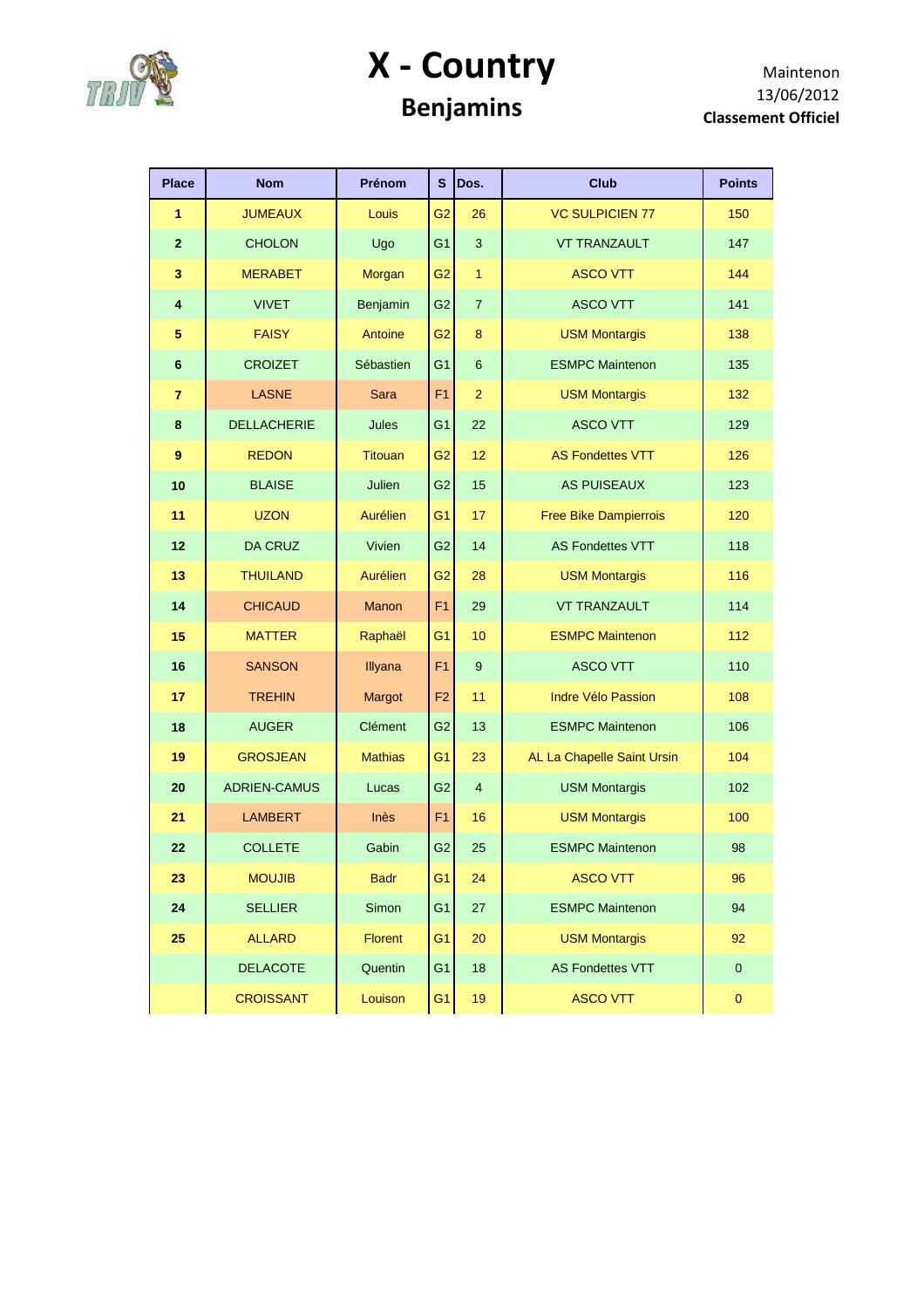

### **Descente Benjamins**

| <b>Place</b>   | <b>Nom</b>          | Prénom         | $\mathbf{s}$   | Dos.           | <b>Club</b>                  | Temps1      | Temps2      | <b>Points</b> |
|----------------|---------------------|----------------|----------------|----------------|------------------------------|-------------|-------------|---------------|
| 1              | <b>JUMEAUX</b>      | Louis          | G <sub>2</sub> | 26             | <b>VC SULPICIEN 77</b>       | 01:09,1     | 00:01:12,25 | 150           |
| $\overline{2}$ | <b>CHOLON</b>       | Ugo            | G <sub>1</sub> | $\mathbf{3}$   | <b>VT TRANZAULT</b>          | 01:14,7     | 00:01:10,66 | 147           |
| 3              | <b>CROIZET</b>      | Sébastien      | G <sub>1</sub> | 6              | <b>ESMPC Maintenon</b>       | 01:15,9     | 00:01:11,85 | 144           |
| 4              | <b>LASNE</b>        | Sara           | F <sub>1</sub> | $\overline{2}$ | <b>USM Montargis</b>         | 01:14,3     | 00:01:13,19 | 141           |
| 5              | <b>AUGER</b>        | <b>Clément</b> | G <sub>2</sub> | 13             | <b>ESMPC Maintenon</b>       | 01:15,7     | 00:01:14,22 | 138           |
| 6              | <b>VIVET</b>        | Benjamin       | G <sub>2</sub> | $\overline{7}$ | <b>ASCO VTT</b>              | 01:18,4     | 00:01:14,78 | 135           |
| $\overline{7}$ | <b>UZON</b>         | Aurélien       | G <sub>1</sub> | 17             | <b>Free Bike Dampierrois</b> | 01:39,2     | 00:01:17,10 | 132           |
| 8              | <b>BLAISE</b>       | Julien         | G2             | 15             | <b>AS PUISEAUX</b>           | 01:18,5     | 00:01:21,97 | 129           |
| 9              | <b>THUILAND</b>     | Aurélien       | G <sub>2</sub> | 28             | <b>USM Montargis</b>         | 01:21,9     | 00:01:19,00 | 126           |
| 10             | <b>MERABET</b>      | Morgan         | G <sub>2</sub> | $\mathbf{1}$   | <b>ASCO VTT</b>              | 01:23,7     | 00:01:19,40 | 123           |
| 11             | <b>DELLACHERIE</b>  | Jules          | G <sub>1</sub> | 22             | <b>ASCO VTT</b>              | 01:24,2     | 00:01:20,62 | 120           |
| $12$           | <b>DA CRUZ</b>      | Vivien         | G <sub>2</sub> | 14             | <b>AS Fondettes VTT</b>      | 01:26,8     | 00:01:22,19 | 118           |
| 13             | <b>ADRIEN-CAMUS</b> | Lucas          | G <sub>2</sub> | $\overline{4}$ | <b>USM Montargis</b>         | 01:28,8     | 00:01:23,22 | 116           |
| 14             | <b>REDON</b>        | Titouan        | G <sub>2</sub> | 12             | <b>AS Fondettes VTT</b>      | 01:30,2     | 00:01:23,35 | 114           |
| 15             | <b>DELACOTE</b>     | Quentin        | G <sub>1</sub> | 18             | <b>AS Fondettes VTT</b>      | 01:32,9     | 00:01:23,73 | 112           |
| 16             | <b>MATTER</b>       | Raphaël        | G <sub>1</sub> | 10             | <b>ESMPC Maintenon</b>       | 01:24,9     | 00:01:29,49 | 110           |
| 17             | <b>CHICAUD</b>      | <b>Manon</b>   | F <sub>1</sub> | 29             | <b>VT TRANZAULT</b>          | 00:01:51,00 | 00:01:26,37 | 108           |
| 18             | <b>FAISY</b>        | Antoine        | G <sub>2</sub> | 8              | <b>USM Montargis</b>         | 01:28,9     | 00:01:26,63 | 106           |
| 19             | <b>GROSJEAN</b>     | <b>Mathias</b> | G <sub>1</sub> | 23             | AL La Chapelle Saint Ursin   | 01:30,5     | 00:01:32,98 | 104           |
| 20             | <b>COLLETE</b>      | Gabin          | G <sub>2</sub> | 25             | <b>ESMPC Maintenon</b>       | 01:37,1     | 00:01:33,27 | 102           |
| 21             | <b>MOUJIB</b>       | <b>Badr</b>    | G <sub>1</sub> | 24             | <b>ASCO VTT</b>              | 01:37,4     | 00:01:35,25 | 100           |
| 22             | <b>SANSON</b>       | Illyana        | F <sub>1</sub> | 9              | <b>ASCO VTT</b>              | 01:36,2     | 00:01:48,34 | 98            |
| 23             | <b>CROISSANT</b>    | Louison        | G <sub>1</sub> | 19             | <b>ASCO VTT</b>              | 01:40,2     | 00:01:36,72 | 96            |
| 24             | <b>TREHIN</b>       | Margot         | F <sub>2</sub> | 11             | Indre Vélo Passion           | 01:38,8     | 00:01:37,34 | 94            |
| 25             | <b>ALLARD</b>       | <b>Florent</b> | G <sub>1</sub> | 20             | <b>USM Montargis</b>         | 01:49,8     | 00:01:45,27 | 92            |
| 26             | <b>LAMBERT</b>      | Inès           | F <sub>1</sub> | 16             | <b>USM Montargis</b>         | 01:58,5     |             | 90            |
| 27             | <b>SELLIER</b>      | Simon          | G <sub>1</sub> | $27\,$         | <b>ESMPC Maintenon</b>       | 02:04,6     | 00:01:59,65 | 88            |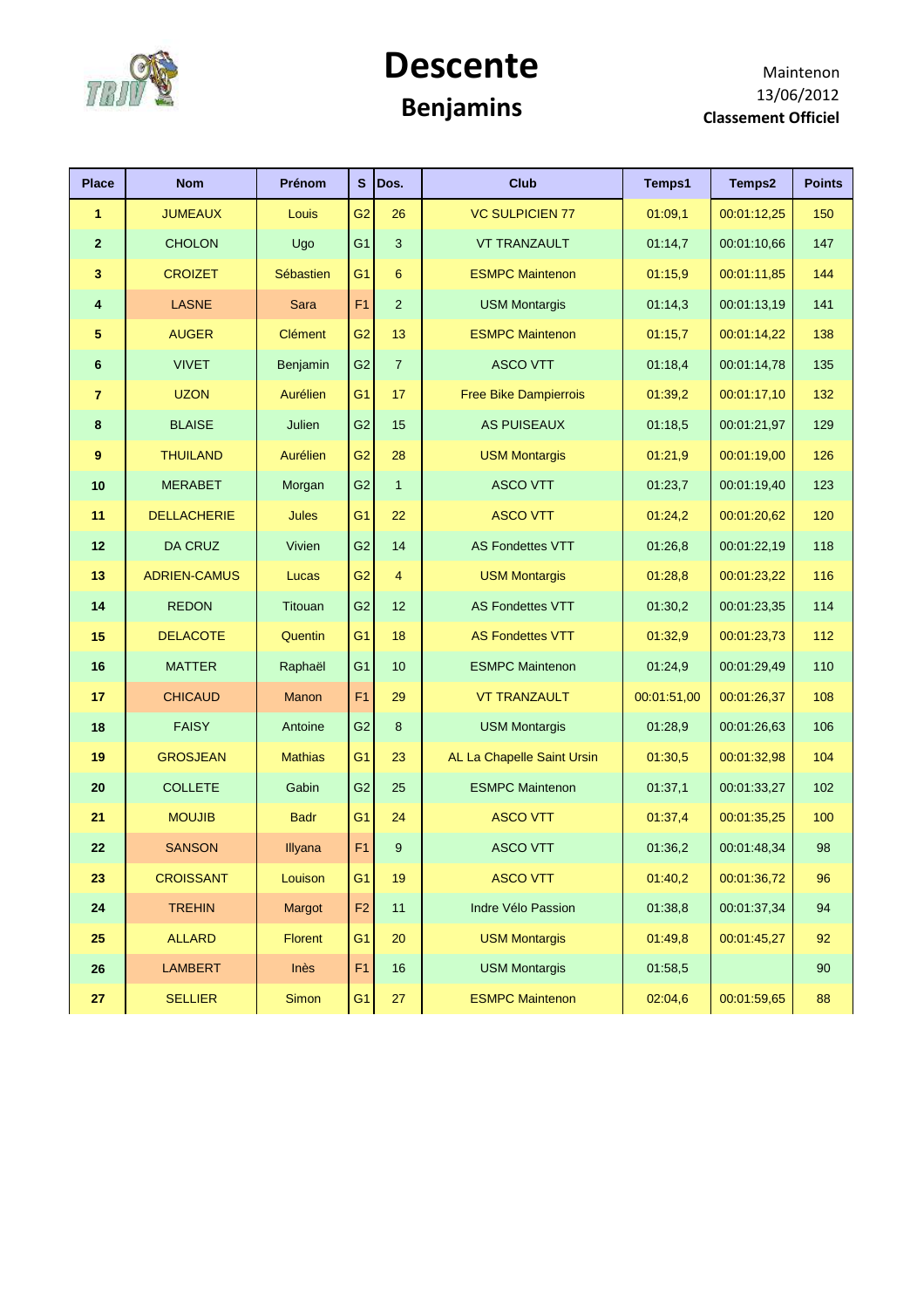

## **Général Benjamins**

| Class.          | <b>Nom</b>          | Prénom         | S              | Dos.           | <b>Club</b>                  | <b>XC</b>   | <b>Place</b>   | <b>DH</b> | <b>Place</b>   | <b>Total</b> |
|-----------------|---------------------|----------------|----------------|----------------|------------------------------|-------------|----------------|-----------|----------------|--------------|
| 1               | <b>JUMEAUX</b>      | Louis          | G <sub>2</sub> | 26             | <b>VC SULPICIEN 77</b>       | 150         | 1              | 150       | 1              | 300          |
| $\overline{2}$  | <b>CHOLON</b>       | Ugo            | G <sub>1</sub> | $\mathbf{3}$   | <b>VT TRANZAULT</b>          | 147         | $\overline{a}$ | 147       | $\overline{2}$ | 294          |
| $\mathbf{3}$    | <b>CROIZET</b>      | Sébastien      | G <sub>1</sub> | 6              | <b>ESMPC Maintenon</b>       | 135         | 6              | 144       | 3              | 279          |
| 4               | <b>VIVET</b>        | Benjamin       | G2             | $\overline{7}$ | <b>ASCO VTT</b>              | 141         | 4              | 135       | 6              | 276          |
| 5               | <b>LASNE</b>        | Sara           | F1             | $\overline{2}$ | <b>USM Montargis</b>         | 132         | $\overline{7}$ | 141       | $\overline{4}$ | 273          |
| $6\phantom{1}6$ | <b>MERABET</b>      | Morgan         | G <sub>2</sub> | $\mathbf{1}$   | <b>ASCO VTT</b>              | 144         | 3              | 123       | 10             | 267          |
| $\overline{7}$  | <b>UZON</b>         | Aurélien       | G <sub>1</sub> | 17             | <b>Free Bike Dampierrois</b> | 120         | 11             | 132       | $\overline{7}$ | 252          |
| 8               | <b>BLAISE</b>       | Julien         | G <sub>2</sub> | 15             | <b>AS PUISEAUX</b>           | 123         | 10             | 129       | 8              | 252          |
| 9               | <b>DELLACHERIE</b>  | Jules          | G <sub>1</sub> | 22             | <b>ASCO VTT</b>              | 129         | 8              | 120       | 11             | 249          |
| 10              | <b>FAISY</b>        | Antoine        | G <sub>2</sub> | 8              | <b>USM Montargis</b>         | 138         | 5              | 106       | 18             | 244          |
| 11              | <b>AUGER</b>        | Clément        | G <sub>2</sub> | 13             | <b>ESMPC Maintenon</b>       | 106         | 18             | 138       | 5              | 244          |
| 12              | <b>THUILAND</b>     | Aurélien       | G <sub>2</sub> | 28             | <b>USM Montargis</b>         | 116         | 13             | 126       | 9              | 242          |
| 13              | <b>REDON</b>        | <b>Titouan</b> | G <sub>2</sub> | 12             | <b>AS Fondettes VTT</b>      | 126         | 9              | 114       | 14             | 240          |
| 14              | <b>DA CRUZ</b>      | Vivien         | G <sub>2</sub> | 14             | <b>AS Fondettes VTT</b>      | 118         | 12             | 118       | 12             | 236          |
| 15              | <b>CHICAUD</b>      | <b>Manon</b>   | F1             | 29             | <b>VT TRANZAULT</b>          | 114         | 14             | 108       | 17             | 222          |
| 16              | <b>MATTER</b>       | Raphaël        | G <sub>1</sub> | 10             | <b>ESMPC Maintenon</b>       | 112         | 15             | 110       | 16             | 222          |
| 17              | <b>ADRIEN-CAMUS</b> | Lucas          | G <sub>2</sub> | $\overline{4}$ | <b>USM Montargis</b>         | 102         | 20             | 116       | 13             | 218          |
| 18              | <b>SANSON</b>       | Illyana        | F <sub>1</sub> | 9              | <b>ASCO VTT</b>              | 110         | 16             | 98        | 22             | 208          |
| 19              | <b>GROSJEAN</b>     | <b>Mathias</b> | G <sub>1</sub> | 23             | AL La Chapelle Saint Ursin   | 104         | 19             | 104       | 19             | 208          |
| 20              | <b>TREHIN</b>       | Margot         | F <sub>2</sub> | 11             | Indre Vélo Passion           | 108         | 17             | 94        | 24             | 202          |
| 21              | <b>COLLETE</b>      | Gabin          | G <sub>2</sub> | 25             | <b>ESMPC Maintenon</b>       | 98          | 22             | 102       | 20             | 200          |
| 22              | <b>MOUJIB</b>       | <b>Badr</b>    | G <sub>1</sub> | 24             | <b>ASCO VTT</b>              | 96          | 23             | 100       | 21             | 196          |
| 23              | <b>LAMBERT</b>      | Inès           | F <sub>1</sub> | 16             | <b>USM Montargis</b>         | 100         | 21             | 90        | 26             | 190          |
| ${\bf 24}$      | <b>ALLARD</b>       | <b>Florent</b> | G1             | 20             | <b>USM Montargis</b>         | 92          | 25             | 92        | 25             | 184          |
| 25              | <b>SELLIER</b>      | <b>Simon</b>   | G <sub>1</sub> | 27             | <b>ESMPC Maintenon</b>       | 94          | 24             | 88        | 27             | 182          |
| 26              | <b>DELACOTE</b>     | Quentin        | G <sub>1</sub> | 18             | AS Fondettes VTT             | $\mathbf 0$ |                | 112       | 15             | 112          |
| ${\bf 27}$      | <b>CROISSANT</b>    | Louison        | G <sub>1</sub> | $19$           | <b>ASCO VTT</b>              | $\pmb{0}$   |                | 96        | 23             | 96           |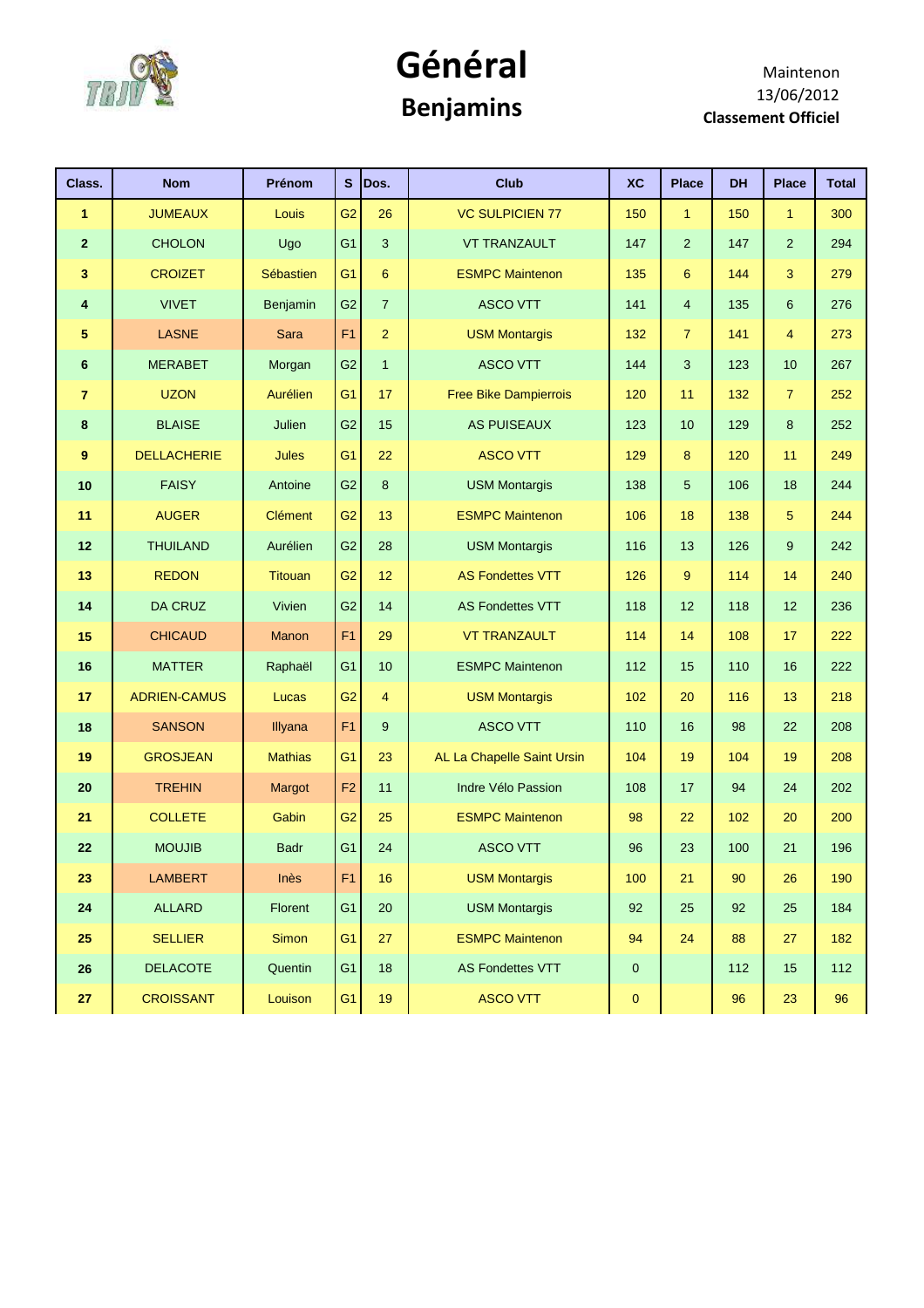

#### **X - Country Minimes**

| <b>Place</b>   | <b>Nom</b>           | Prénom             | S              | Dos. | <b>Club</b>                | <b>Points</b> |
|----------------|----------------------|--------------------|----------------|------|----------------------------|---------------|
| 1              | <b>BODEL</b>         | <b>Nathan</b>      | G <sub>2</sub> | 51   | <b>ASCO VTT</b>            | 150           |
| $\overline{2}$ | <b>BLOIS</b>         | Valentin           | G <sub>2</sub> | 54   | <b>ESMPC Maintenon</b>     | 147           |
| 3              | <b>CHOLON</b>        | Théo               | G <sub>1</sub> | 55   | <b>VT TRANZAULT</b>        | 144           |
| $\overline{4}$ | <b>SEMEN</b>         | <b>Thomas</b>      | G <sub>2</sub> | 52   | <b>AS Fondettes VTT</b>    | 141           |
| 5              | <b>MACE</b>          | <b>Xavier</b>      | G <sub>1</sub> | 65   | CSB91                      | 138           |
| $6\phantom{1}$ | <b>BEAUQUIER</b>     | Romain             | G <sub>1</sub> | 57   | <b>ESMPC Maintenon</b>     | 135           |
| $\overline{7}$ | <b>VAZEILLE</b>      | Florian            | G <sub>1</sub> | 56   | AL La Chapelle Saint Ursin | 132           |
| 8              | <b>DEBLED</b>        | Florent            | G <sub>1</sub> | 58   | <b>ASCO VTT</b>            | 129           |
| 9              | <b>DANIAUD</b>       | <b>Thomas</b>      | G <sub>1</sub> | 53   | <b>AS Fondettes VTT</b>    | 126           |
| 10             | <b>LAISSAC</b>       | Simon              | G <sub>2</sub> | 69   | <b>USM Montargis</b>       | 123           |
| 11             | <b>MARIN</b>         | Téo                | G <sub>2</sub> | 67   | <b>AS Fondettes VTT</b>    | 120           |
| 12             | <b>BARROS</b>        | Théo               | G <sub>2</sub> | 60   | <b>ASCO VTT</b>            | 118           |
| 13             | <b>GUITRAUD</b>      | <b>Clément</b>     | G <sub>1</sub> | 61   | <b>ESMPC Maintenon</b>     | 116           |
| 14             | <b>CLINARD</b>       | Benjamin           | G <sub>2</sub> | 59   | <b>ESMPC Maintenon</b>     | 114           |
| 15             | <b>MICHAUD</b>       | <b>Kevin</b>       | G <sub>2</sub> | 63   | <b>USM Montargis</b>       | 112           |
| 16             | <b>FAUQUEMBERGUE</b> | <b>Maxime</b>      | G <sub>1</sub> | 68   | <b>AS Fondettes VTT</b>    | 110           |
| 17             | MILLOT-DUMAZERT      | Auréliane          | F <sub>1</sub> | 64   | <b>USM Montargis</b>       | 108           |
| 18             | <b>CADOICO</b>       | Johanna            | F <sub>1</sub> | 62   | <b>AS Fondettes VTT</b>    | 106           |
| 19             | <b>LEGRAND</b>       | Tom                | G <sub>1</sub> | 70   | <b>VS Chambraisien</b>     | 104           |
| 20             | <b>THION</b>         | hilippe Emmanue G2 |                | 66   | <b>AS Fondettes VTT</b>    | 102           |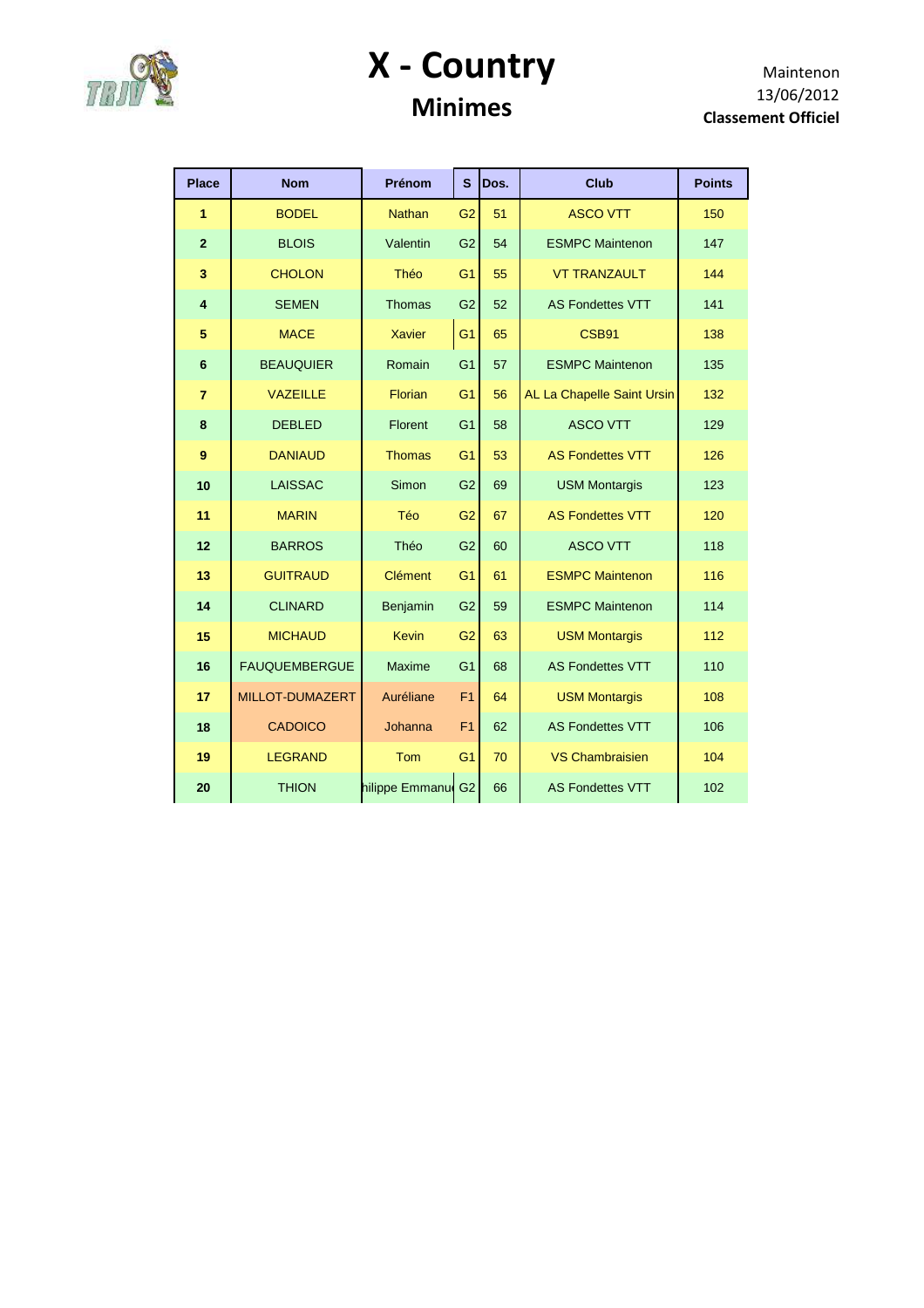

#### **Descente Minimes**

| <b>Place</b>   | <b>Nom</b>           | Prénom            | $\mathbf{s}$   | Dos. | <b>Club</b>                | Temps1      | Temps2      | <b>Points</b> |
|----------------|----------------------|-------------------|----------------|------|----------------------------|-------------|-------------|---------------|
| 1              | <b>LEGRAND</b>       | <b>Tom</b>        | G <sub>1</sub> | 70   | <b>VS Chambraisien</b>     | 00:01:09,51 | 00:01:04.59 | 150           |
| $\overline{2}$ | <b>CHOLON</b>        | Théo              | G <sub>1</sub> | 55   | <b>VT TRANZAULT</b>        | 01:11.7     | 00:01:05.00 | 147           |
| 3              | <b>DANIAUD</b>       | <b>Thomas</b>     | G <sub>1</sub> | 53   | <b>AS Fondettes VTT</b>    | 01:11,6     | 00:01:07.32 | 144           |
| 4              | <b>BLOIS</b>         | Valentin          | G <sub>2</sub> | 54   | <b>ESMPC Maintenon</b>     | 01:10,1     | 00:01:07,40 | 141           |
| 5              | <b>BEAUQUIER</b>     | Romain            | G <sub>1</sub> | 57   | <b>ESMPC Maintenon</b>     | 01:07,7     | 00:01:07.52 | 138           |
| 6              | <b>SEMEN</b>         | Thomas            | G <sub>2</sub> | 52   | <b>AS Fondettes VTT</b>    | 01:10,1     | 00:01:07.84 | 135           |
| $\overline{7}$ | <b>MACE</b>          | <b>Xavier</b>     | G <sub>1</sub> | 65   | CSB91                      | 01:10,6     | 00:01:07.97 | 132           |
| 8              | VAZEILLE             | Florian           | G <sub>1</sub> | 56   | AL La Chapelle Saint Ursin | 01:19,2     | 00:01:10,17 | 129           |
| 9              | <b>BODEL</b>         | <b>Nathan</b>     | G2             | 51   | <b>ASCO VTT</b>            | 01:13,2     | 00:01:11,90 | 126           |
| 10             | <b>MARIN</b>         | Téo               | G2             | 67   | <b>AS Fondettes VTT</b>    | 01:17,8     | 00:01:12,88 | 123           |
| 11             | <b>DEBLED</b>        | <b>Florent</b>    | G <sub>1</sub> | 58   | <b>ASCO VTT</b>            | 01:16.6     | 00:01:13,30 | 120           |
| 12             | <b>GUITRAUD</b>      | Clément           | G <sub>1</sub> | 61   | <b>ESMPC Maintenon</b>     | 01:14,7     | 00:01:14,35 | 118           |
| 13             | <b>FAUQUEMBERGUE</b> | <b>Maxime</b>     | G <sub>1</sub> | 68   | <b>AS Fondettes VTT</b>    | 01:22,9     | 00:01:16,89 | 116           |
| 14             | <b>MICHAUD</b>       | Kevin             | G2             | 63   | <b>USM Montargis</b>       | 01:27,2     | 00:01:17,21 | 114           |
| 15             | <b>LAISSAC</b>       | <b>Simon</b>      | G <sub>2</sub> | 69   | <b>USM Montargis</b>       | 01:37,5     | 00:01:18,50 | 112           |
| 16             | <b>BARROS</b>        | Théo              | G <sub>2</sub> | 60   | <b>ASCO VTT</b>            | 01:20,4     | 00:01:18.83 | 110           |
| 17             | <b>THION</b>         | hilippe Emmanu G2 |                | 66   | <b>AS Fondettes VTT</b>    | 01:19,1     | 00:01:19.36 | 108           |
| 18             | <b>CLINARD</b>       | Benjamin          | G2             | 59   | <b>ESMPC Maintenon</b>     | 01:24,4     | 00:01:19,75 | 106           |
| 19             | MILLOT-DUMAZERT      | Auréliane         | F <sub>1</sub> | 64   | <b>USM Montargis</b>       | 01:23,8     | 00:01:21.50 | 104           |
| 20             | <b>CADOICO</b>       | Johanna           | F <sub>1</sub> | 62   | <b>AS Fondettes VTT</b>    | 01:37,1     | 00:01:32,58 | 102           |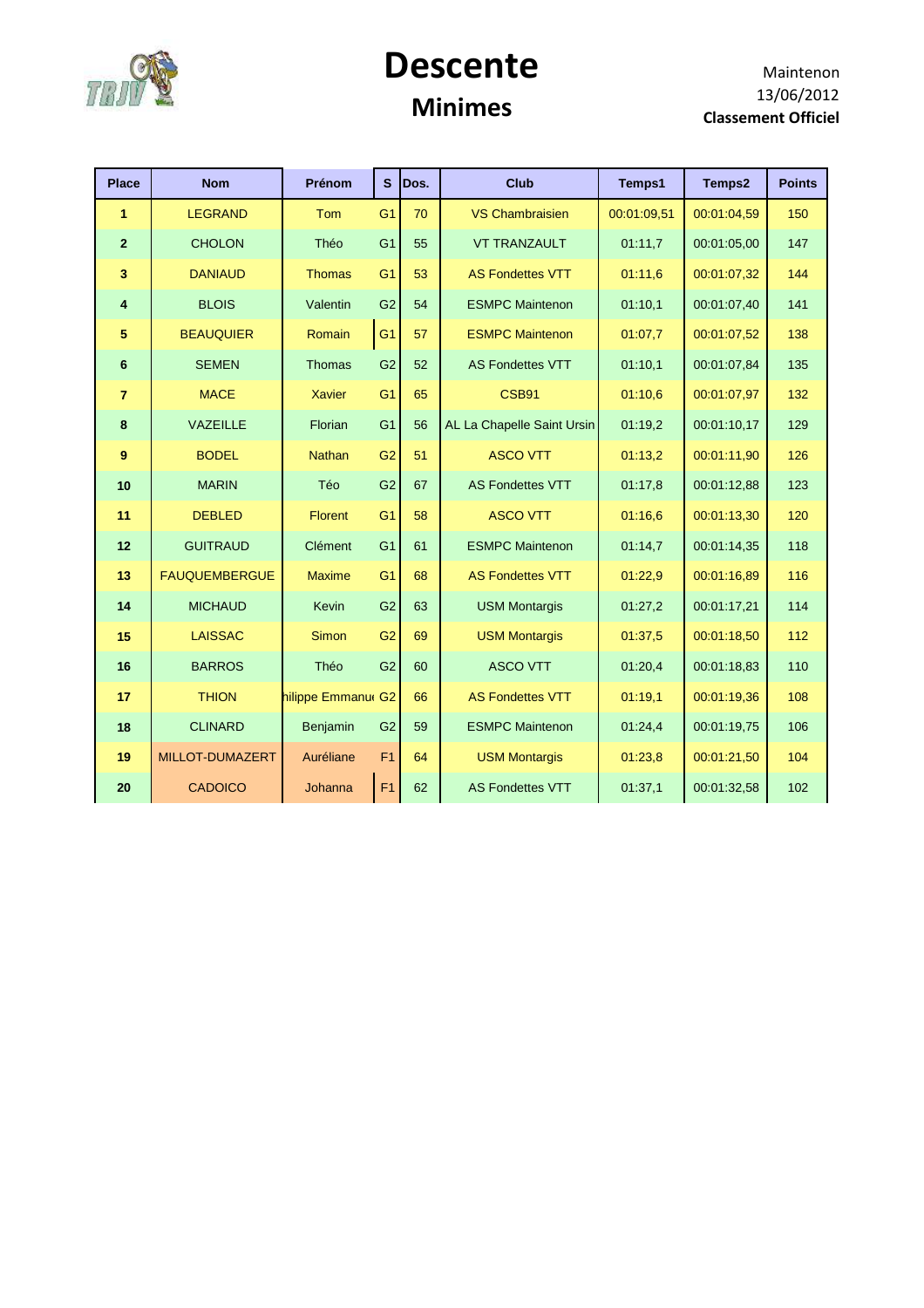

#### **Général Minimes**

| Class.                  | <b>Nom</b>           | Prénom            | $\mathbf{s}$   | Dos. | <b>Club</b>                | <b>XC</b> | <b>Place</b>   | <b>DH</b> | <b>Place</b>   | <b>Total</b> |
|-------------------------|----------------------|-------------------|----------------|------|----------------------------|-----------|----------------|-----------|----------------|--------------|
| 1                       | <b>CHOLON</b>        | Théo              | G <sub>1</sub> | 55   | <b>VT TRANZAULT</b>        | 144       | 3              | 147       | $\overline{2}$ | 291          |
| $\overline{2}$          | <b>BLOIS</b>         | Valentin          | G <sub>2</sub> | 54   | <b>ESMPC Maintenon</b>     | 147       | 2              | 141       | $\overline{4}$ | 288          |
| $\overline{\mathbf{3}}$ | <b>BODEL</b>         | <b>Nathan</b>     | G <sub>2</sub> | 51   | <b>ASCO VTT</b>            | 150       | $\mathbf{1}$   | 126       | 9              | 276          |
| 4                       | <b>SEMEN</b>         | <b>Thomas</b>     | G <sub>2</sub> | 52   | <b>AS Fondettes VTT</b>    | 141       | $\overline{4}$ | 135       | 6              | 276          |
| 5                       | <b>BEAUQUIER</b>     | Romain            | G <sub>1</sub> | 57   | <b>ESMPC Maintenon</b>     | 135       | 6              | 138       | 5              | 273          |
| 6                       | <b>DANIAUD</b>       | Thomas            | G <sub>1</sub> | 53   | <b>AS Fondettes VTT</b>    | 126       | 9              | 144       | 3              | 270          |
| $\overline{7}$          | <b>MACE</b>          | <b>Xavier</b>     | G <sub>1</sub> | 65   | CSB91                      | 138       | 5              | 132       | $\overline{7}$ | 270          |
| 8                       | VAZEILLE             | Florian           | G <sub>1</sub> | 56   | AL La Chapelle Saint Ursin | 132       | $\overline{7}$ | 129       | 8              | 261          |
| $\boldsymbol{9}$        | <b>LEGRAND</b>       | Tom               | G <sub>1</sub> | 70   | <b>VS Chambraisien</b>     | 104       | 19             | 150       | $\mathbf{1}$   | 254          |
| 10                      | <b>DEBLED</b>        | Florent           | G <sub>1</sub> | 58   | <b>ASCO VTT</b>            | 129       | 8              | 120       | 11             | 249          |
| 11                      | <b>MARIN</b>         | Téo               | G <sub>2</sub> | 67   | <b>AS Fondettes VTT</b>    | 120       | 11             | 123       | 10             | 243          |
| 12                      | <b>LAISSAC</b>       | Simon             | G <sub>2</sub> | 69   | <b>USM Montargis</b>       | 123       | 10             | 112       | 15             | 235          |
| 13                      | <b>GUITRAUD</b>      | <b>Clément</b>    | G <sub>1</sub> | 61   | <b>ESMPC Maintenon</b>     | 116       | 13             | 118       | 12             | 234          |
| 14                      | <b>BARROS</b>        | Théo              | G <sub>2</sub> | 60   | <b>ASCO VTT</b>            | 118       | 12             | 110       | 16             | 228          |
| 15                      | <b>FAUQUEMBERGUE</b> | <b>Maxime</b>     | G <sub>1</sub> | 68   | <b>AS Fondettes VTT</b>    | 110       | 16             | 116       | 13             | 226          |
| 16                      | <b>MICHAUD</b>       | Kevin             | G <sub>2</sub> | 63   | <b>USM Montargis</b>       | 112       | 15             | 114       | 14             | 226          |
| 17                      | <b>CLINARD</b>       | <b>Benjamin</b>   | G <sub>2</sub> | 59   | <b>ESMPC Maintenon</b>     | 114       | 14             | 106       | 18             | 220          |
| 18                      | MILLOT-DUMAZERT      | Auréliane         | F <sub>1</sub> | 64   | <b>USM Montargis</b>       | 108       | 17             | 104       | 19             | 212          |
| 19                      | <b>THION</b>         | hilippe Emmanu G2 |                | 66   | <b>AS Fondettes VTT</b>    | 102       | 20             | 108       | 17             | 210          |
| 20                      | <b>CADOICO</b>       | Johanna           | F <sub>1</sub> | 62   | <b>AS Fondettes VTT</b>    | 106       | 18             | 102       | 20             | 208          |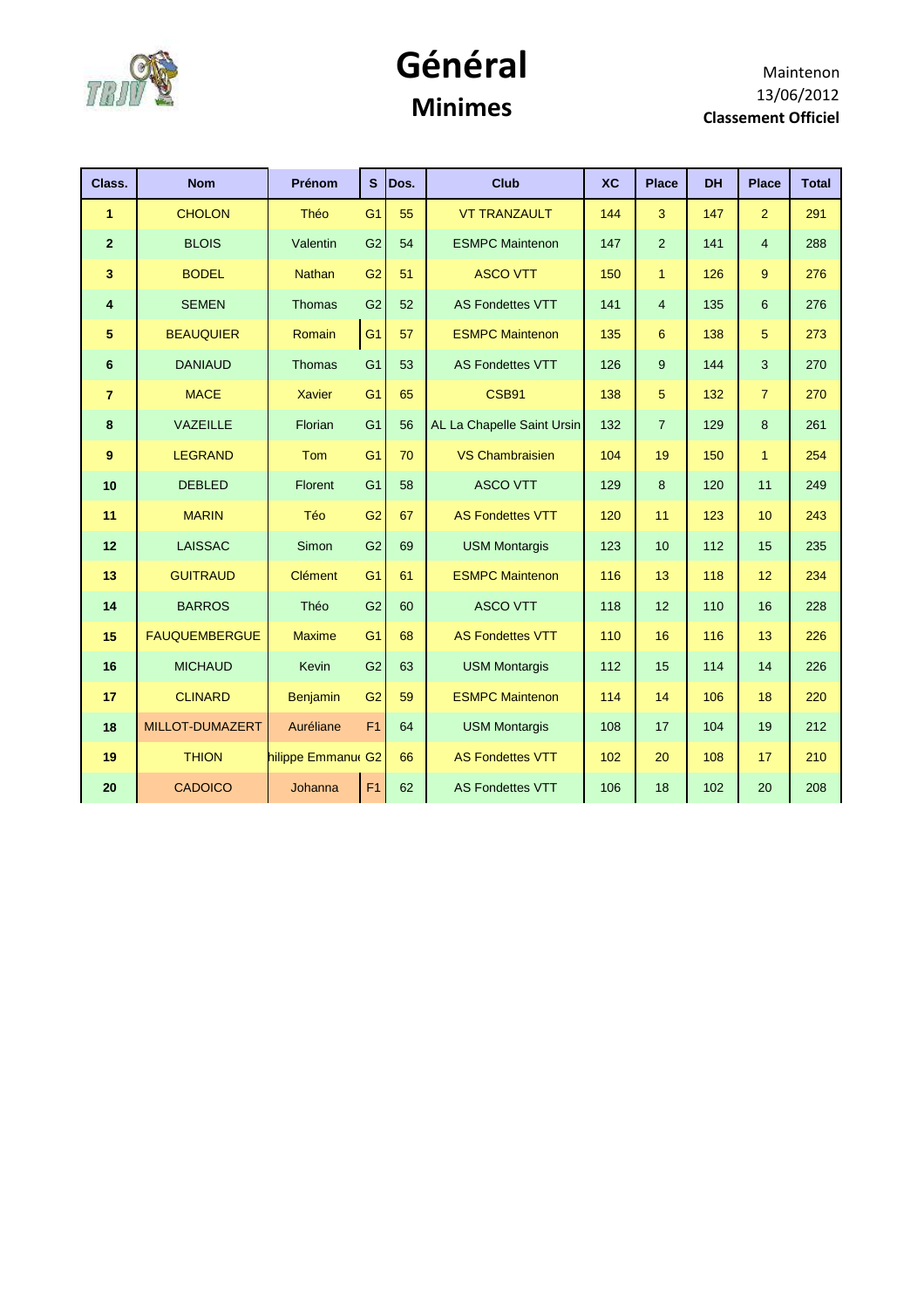

#### **X - Country Cadets**

| <b>Place</b>   | <b>Nom</b>        | Prénom          | S              | Dos.                           | Club                    | <b>Points</b> |
|----------------|-------------------|-----------------|----------------|--------------------------------|-------------------------|---------------|
| 1              | <b>CHOJNOWSKI</b> | <b>Baptiste</b> | G <sub>2</sub> | 101<br><b>ESMPC Maintenon</b>  |                         | 150           |
| $\overline{2}$ | <b>AMELINE</b>    | Simon           | G <sub>2</sub> | 102<br><b>Bourgueil</b>        |                         | 147           |
| 3              | <b>BOSQUET</b>    | <b>DEAN</b>     | G <sub>1</sub> | <b>ASCO VTT</b><br>110         |                         | 144           |
| $\overline{4}$ | <b>RIGAULT</b>    | Emilien         | G <sub>1</sub> | 111                            | <b>AS Fondettes VTT</b> | 141           |
| 5              | <b>SANSON</b>     | Clara           | F <sub>1</sub> | 103                            | <b>ASCO VTT</b>         | 138           |
| 6              | <b>BABOIN</b>     | <b>Thibaud</b>  | G <sub>1</sub> | 104                            | <b>USM Montargis</b>    | 135           |
| $\overline{7}$ | <b>JANVIER</b>    | Celestin        | G <sub>1</sub> | 116<br><b>ESMPC Maintenon</b>  |                         | 132           |
| 8              | <b>SANSON</b>     | Arthur          | G <sub>1</sub> | 106                            | <b>ASCO VTT</b>         | 129           |
| 9              | <b>CORMIER</b>    | Antoine         | G <sub>2</sub> | 112<br><b>ASCO VTT</b>         |                         | 126           |
| 10             | <b>GUYOT</b>      | Eve             | F <sub>1</sub> | 105<br><b>ASCO VTT</b>         |                         | 123           |
| 11             | <b>DREUX</b>      | Théo            | G <sub>1</sub> | 114<br><b>AS Fondettes VTT</b> |                         | 120           |
| 12             | <b>HUREAU</b>     | Alexandre       | G <sub>2</sub> | 117<br><b>ESMPC Maintenon</b>  |                         | 118           |
| 13             | <b>VERA</b>       | Raphaël         | G <sub>2</sub> | 107<br><b>ESMPC Maintenon</b>  |                         | 116           |
| 14             | <b>MESYNGIER</b>  | Arthur          | G <sub>2</sub> | 108<br><b>USM Montargis</b>    |                         | 114           |
| 15             | <b>BORDINAT</b>   | <b>Mathieu</b>  | G <sub>2</sub> | 115<br><b>USM Montargis</b>    |                         | 112           |
| 16             | <b>UZON</b>       | <b>Bastien</b>  | G <sub>1</sub> | <b>ASCO VTT</b><br>113         |                         | 110           |
| 17             | <b>FOREST</b>     | <b>Manon</b>    | F <sub>2</sub> | 109<br><b>AS Fondettes VTT</b> |                         | 108           |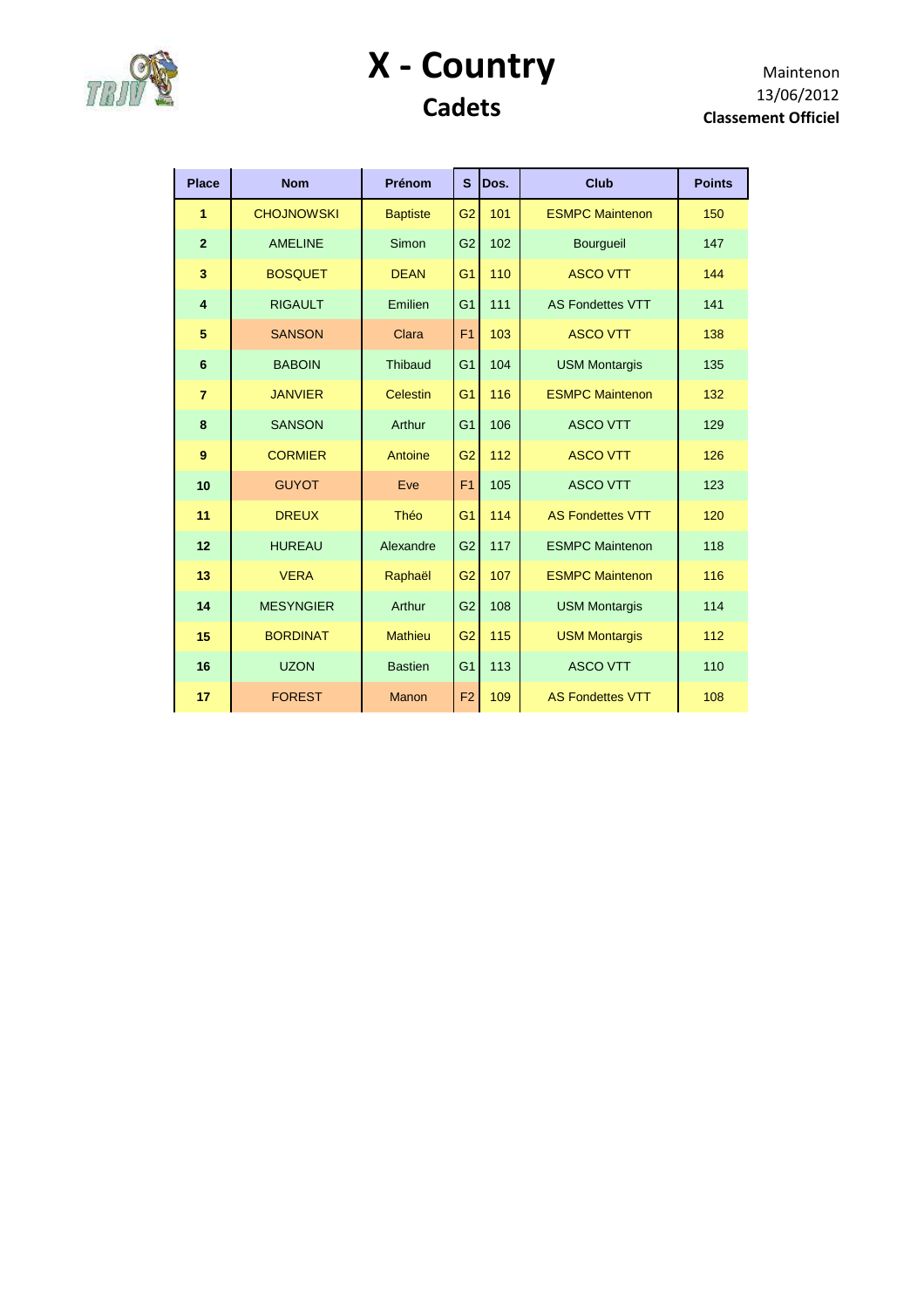

#### **Descente Cadets**

| <b>Place</b>            | <b>Nom</b>        | Prénom          | S              | Dos. | <b>Club</b>             | Temps1  | Temps2      | <b>Points</b> |
|-------------------------|-------------------|-----------------|----------------|------|-------------------------|---------|-------------|---------------|
| 1                       | <b>CHOJNOWSKI</b> | <b>Baptiste</b> | G <sub>2</sub> | 101  | <b>ESMPC Maintenon</b>  | 00:56.9 | 00:00:54,18 | 150           |
| $\mathbf{2}$            | <b>BOSQUET</b>    | <b>DEAN</b>     | G <sub>1</sub> | 110  | <b>ASCO VTT</b>         | 01:04.9 | 00:00:58,41 | 147           |
| $\overline{\mathbf{3}}$ | <b>SANSON</b>     | Clara           | F <sub>1</sub> | 103  | <b>ASCO VTT</b>         | 01:06,1 | 00:01:00,46 | 144           |
| $\overline{\mathbf{4}}$ | <b>AMELINE</b>    | Simon           | G <sub>2</sub> | 102  | Bourgueil               | 01:01,2 | 00:01:02,53 | 141           |
| 5                       | <b>SANSON</b>     | Arthur          | G <sub>1</sub> | 106  | <b>ASCO VTT</b>         | 01:07.4 | 00:01:03.34 | 138           |
| 6                       | <b>MESYNGIER</b>  | Arthur          | G <sub>2</sub> | 108  | <b>USM Montargis</b>    | 01:04,7 |             | 135           |
| $\overline{7}$          | <b>RIGAULT</b>    | Emilien         | G <sub>1</sub> | 111  | <b>AS Fondettes VTT</b> | 01:06.6 | 00:01:05,96 | 132           |
| 8                       | <b>BABOIN</b>     | Thibaud         | G <sub>1</sub> | 104  | <b>USM Montargis</b>    | 01:06.4 | 00:01:22,28 | 129           |
| 9                       | <b>JANVIER</b>    | Celestin        | G <sub>1</sub> | 116  | <b>ESMPC Maintenon</b>  | 01:07,2 | 00:01:07,72 | 126           |
| 10                      | <b>UZON</b>       | <b>Bastien</b>  | G <sub>1</sub> | 113  | <b>ASCO VTT</b>         | 01:38.6 | 00:01:08.02 | 123           |
| 11                      | <b>GUYOT</b>      | Eve             | F <sub>1</sub> | 105  | <b>ASCO VTT</b>         | 01:12.1 | 00:01:08,43 | 120           |
| 12                      | <b>CORMIER</b>    | Antoine         | G <sub>2</sub> | 112  | <b>ASCO VTT</b>         | 01:09.7 | 00:01:14,88 | 118           |
| 13                      | <b>BORDINAT</b>   | <b>Mathieu</b>  | G <sub>2</sub> | 115  | <b>USM Montargis</b>    | 01:14,5 | 00:01:10.95 | 116           |
| 14                      | <b>DREUX</b>      | Théo            | G <sub>1</sub> | 114  | <b>AS Fondettes VTT</b> | 01:12.1 | 00:01:11,19 | 114           |
| 15                      | <b>HUREAU</b>     | Alexandre       | G <sub>2</sub> | 117  | <b>ESMPC Maintenon</b>  | 01:13,4 | 00:01:20,33 | 112           |
| 16                      | <b>VERA</b>       | Raphaël         | G <sub>2</sub> | 107  | <b>ESMPC Maintenon</b>  | 01:13,9 | 00:01:25,25 | 110           |
| 17                      | <b>FOREST</b>     | Manon           | F <sub>2</sub> | 109  | <b>AS Fondettes VTT</b> | 01:16,9 | 00:01:15,03 | 108           |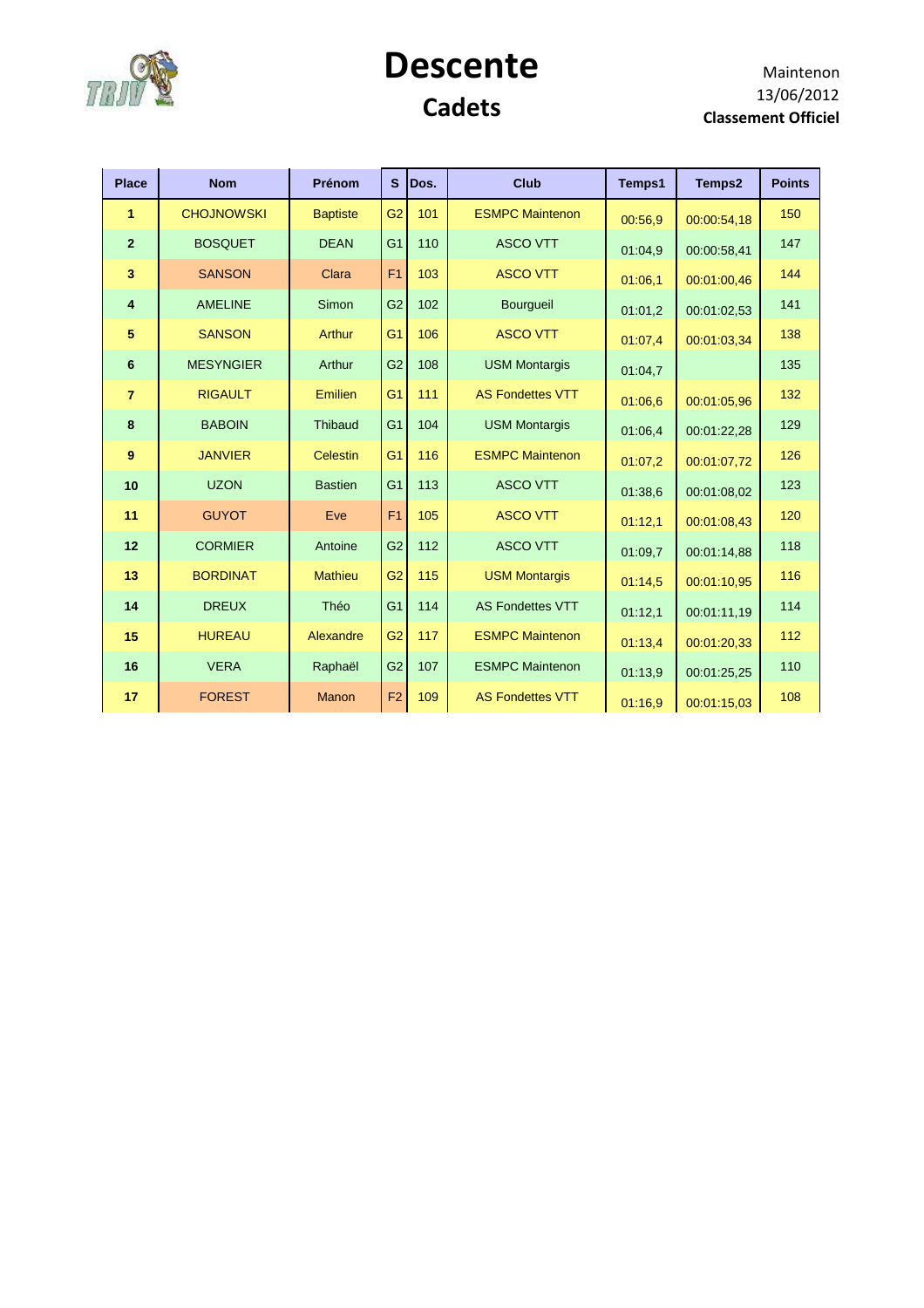

#### **Général Cadets**

| Class.                  | <b>Nom</b>        | Prénom          | S              | Dos. | Club                    | <b>XC</b> | <b>Place</b>   | <b>DH</b> | <b>Place</b>   | <b>Total</b> |
|-------------------------|-------------------|-----------------|----------------|------|-------------------------|-----------|----------------|-----------|----------------|--------------|
| $\mathbf{1}$            | <b>CHOJNOWSKI</b> | <b>Baptiste</b> | G2             | 101  | <b>ESMPC Maintenon</b>  | 150       | $\mathbf{1}$   | 150       | $\mathbf{1}$   | 300          |
| $\overline{2}$          | <b>BOSQUET</b>    | <b>DEAN</b>     | G <sub>1</sub> | 110  | <b>ASCO VTT</b>         | 144       | 3              | 147       | 2              | 291          |
| 3                       | <b>AMELINE</b>    | <b>Simon</b>    | G2             | 102  | <b>Bourgueil</b>        | 147       | $\overline{2}$ | 141       | $\overline{4}$ | 288          |
| $\overline{\mathbf{4}}$ | <b>SANSON</b>     | Clara           | F <sub>1</sub> | 103  | <b>ASCO VTT</b>         | 138       | 5              | 144       | 3              | 282          |
| 5                       | <b>RIGAULT</b>    | Emilien         | G <sub>1</sub> | 111  | <b>AS Fondettes VTT</b> | 141       | $\overline{4}$ | 132       | $\overline{7}$ | 273          |
| $6\phantom{1}6$         | <b>SANSON</b>     | Arthur          | G <sub>1</sub> | 106  | <b>ASCO VTT</b>         | 129       | 8              | 138       | 5              | 267          |
| $\overline{7}$          | <b>BABOIN</b>     | <b>Thibaud</b>  | G <sub>1</sub> | 104  | <b>USM Montargis</b>    | 135       | 6              | 129       | 8              | 264          |
| 8                       | <b>JANVIER</b>    | Celestin        | G <sub>1</sub> | 116  | <b>ESMPC Maintenon</b>  | 132       | $\overline{7}$ | 126       | 9              | 258          |
| 9                       | <b>MESYNGIER</b>  | Arthur          | G2             | 108  | <b>USM Montargis</b>    | 114       | 14             | 135       | 6              | 249          |
| 10                      | <b>CORMIER</b>    | Antoine         | G2             | 112  | <b>ASCO VTT</b>         | 126       | 9              | 118       | 12             | 244          |
| 11                      | <b>GUYOT</b>      | Eve             | F <sub>1</sub> | 105  | <b>ASCO VTT</b>         | 123       | 10             | 120       | 11             | 243          |
| 12                      | <b>DREUX</b>      | Théo            | G <sub>1</sub> | 114  | <b>AS Fondettes VTT</b> | 120       | 11             | 114       | 14             | 234          |
| 13                      | <b>UZON</b>       | <b>Bastien</b>  | G <sub>1</sub> | 113  | <b>ASCO VTT</b>         | 110       | 16             | 123       | 10             | 233          |
| 14                      | <b>HUREAU</b>     | Alexandre       | G2             | 117  | <b>ESMPC Maintenon</b>  | 118       | 12             | 112       | 15             | 230          |
| 15                      | <b>BORDINAT</b>   | <b>Mathieu</b>  | G2             | 115  | <b>USM Montargis</b>    | 112       | 15             | 116       | 13             | 228          |
| 16                      | <b>VERA</b>       | Raphaël         | G2             | 107  | <b>ESMPC Maintenon</b>  | 116       | 13             | 110       | 16             | 226          |
| 17                      | <b>FOREST</b>     | <b>Manon</b>    | F <sub>2</sub> | 109  | <b>AS Fondettes VTT</b> | 108       | 17             | 108       | 17             | 216          |